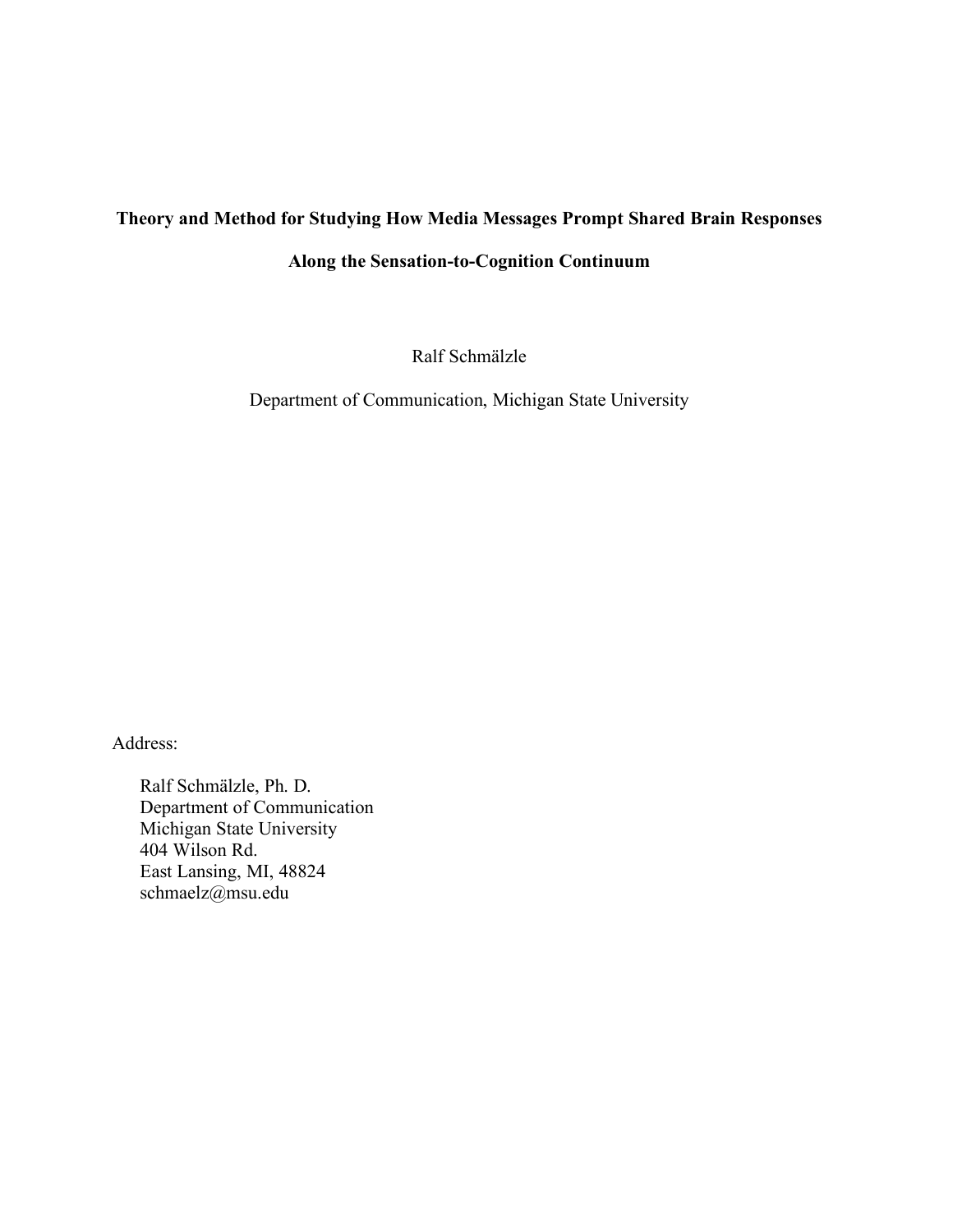# **Theory and Method for Studying How Messages Prompt Shared Brain Responses Along the Sensation-To-Cognition Continuum**

### **Abstract**

When members of an audience are exposed to the same messages, their brains will, to a certain degree, exhibit similar responses. These similar, and thus shared audience responses constitute the recruitment of sensory, perceptual, and higher-level neurocognitive processes, which occur separately in the brain of each individual, but in a collectively shared fashion across the audience. A method called inter-subject correlation (ISC) analysis allows to reveal these shared responses. This manuscript introduces a theoretical model of brain function that explains why shared brain responses occur and how they emerge along a gradient from sensation to cognition as individuals process the same message content. This model makes results from ISC-based studies more interpretable from a communication perspective, helps organize the results from existing studies across different subfields, and generates testable predictions. The article discusses how research at the nexus of media, audience research, and neuroscience contributes to and advances communication theory.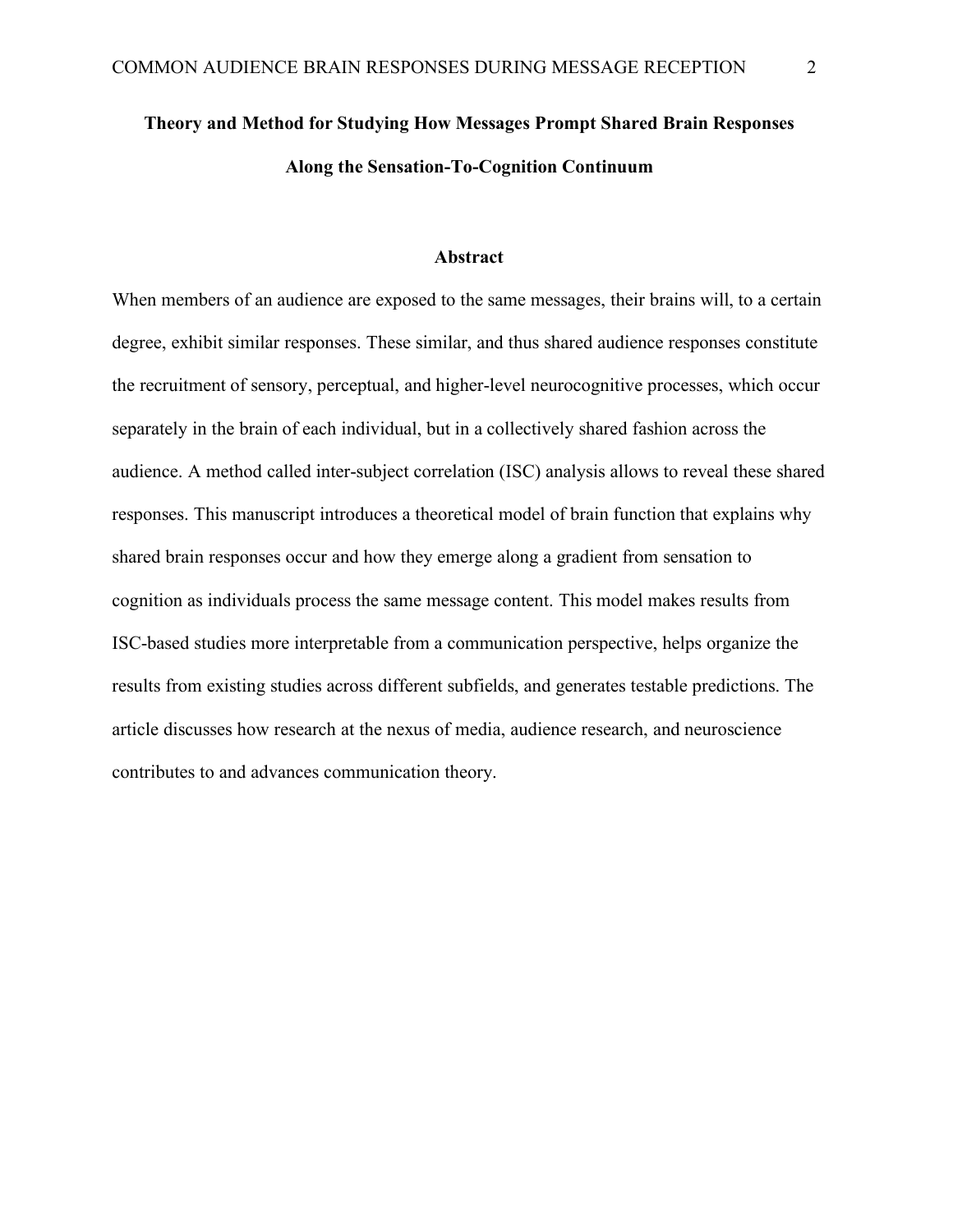# **Theory and Method for Studying How Messages Prompt Shared Brain Responses Along the Sensation-To-Cognition Continuum**

### **1. Introduction**

Imagine a speaker addressing a large audience, such as Dr. Martin Luther King giving his famous 'I-Have-A-Dream' speech. The resulting one-to-many message could be characterized as communication science's cradle (Bizzell & Herzberg, 2000). Modern media create a similar one-to-many situation in which the same message is delivered to a large audience. A fundamental question is how similarly members of an audience respond to these messages. For instance, does a message evoke heterogeneous responses, or does it command similar responses that are thus collectively shared across the audience?

Recent work has begun to reveal neurocognitive responses during message receipt. This paper is written in the general spirit of reviews that introduced biological methods as new ways to study communication processes (Falk et al., 2015; Potter & Bolls, 2012; Schmälzle & Meshi, 2020; Weber et al., 2018). However, it deals with a new approach, called inter-subjectcorrelation analysis (ISC). As the name suggests, ISC analysis computes correlations between recipients' brain activities. This provides a way to assess whether, where, and how strongly brain responses are shared across audience members. Given that constructs like attention, elaboration, or involvement loom large in communication, but are hard to measure, an ability to identify shared responses in specific brain regions while people process messages is relevant to many communication theories. This includes theories about entertainment, persuasion, and all topics that deal with how audiences respond to communicative messages. In addition to these theoretical issues, the approach is also practically relevant because it allows to measure and possibly predict audience responses. However, the foundation of measuring shared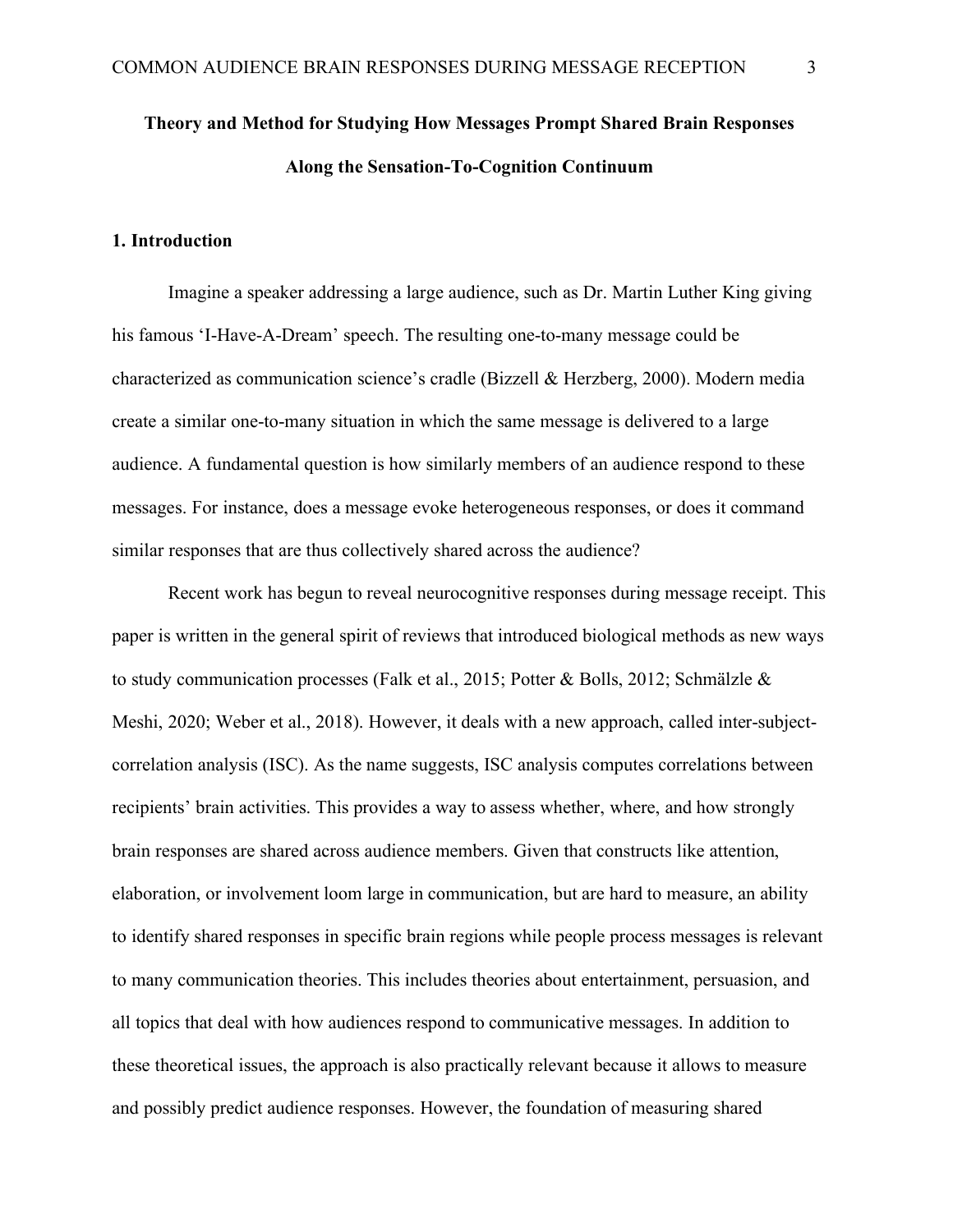audience brain responses has not been well explicated, and there exists confusion about how the ISC-technique relates to other methods<sup>1</sup>. Therefore, instead of providing another methodological review, this article focuses on the theoretical relevance of the approach and introduces a model of brain function that helps organize results from corresponding studies.

The article's organization is as follows: First, I introduce the rationale for measuring shared audience responses and discuss how to assess them via ISC analysis. Next, I discuss a model of brain function that provides a framework for understanding why the same messages prompt shared responses and how to interpret the results. I then discuss recent studies through this model's lens and point out research opportunities.

#### **2. Rationale for Measuring Shared Audience Responses**

### **2.1. Principle of the Inter-Subject-Correlation-Approach**

 $\overline{a}$ 

During a public speech, words emerge from the speaker's mouth as sound waves and travel across the air towards the audience. When these signals arrive at each listener's ears, they are converted into neural impulses and analyzed along a gradient from sensation to cognition. Within a split-second, people in the audience understand and respond to the speech, such as when Dr. King's statement that 'All men are created equal' prompts vigorous applause. An obvious question is whether the same messages produce similar responses in peoples' brains ahead of these reactions, and if so, how, why, and in which regions effects arise? These questions focus fundamentally on how messages are received, processed, and responded to. As

<sup>1</sup> For instance, in statistics there are many procedures, such as ANOVA, regression, and so forth. Similarly, in neuroimaging, there are also many different methods, which can answer different questions. The ISC-technique is a method *sui generis*, which addresses a different question than other methods. In fact, whereas many approaches ask 'which brain regions activate during a certain cognitive task?', the ISC-approach asks 'which brain regions exhibit similar responses across recipients while processing a complex message?'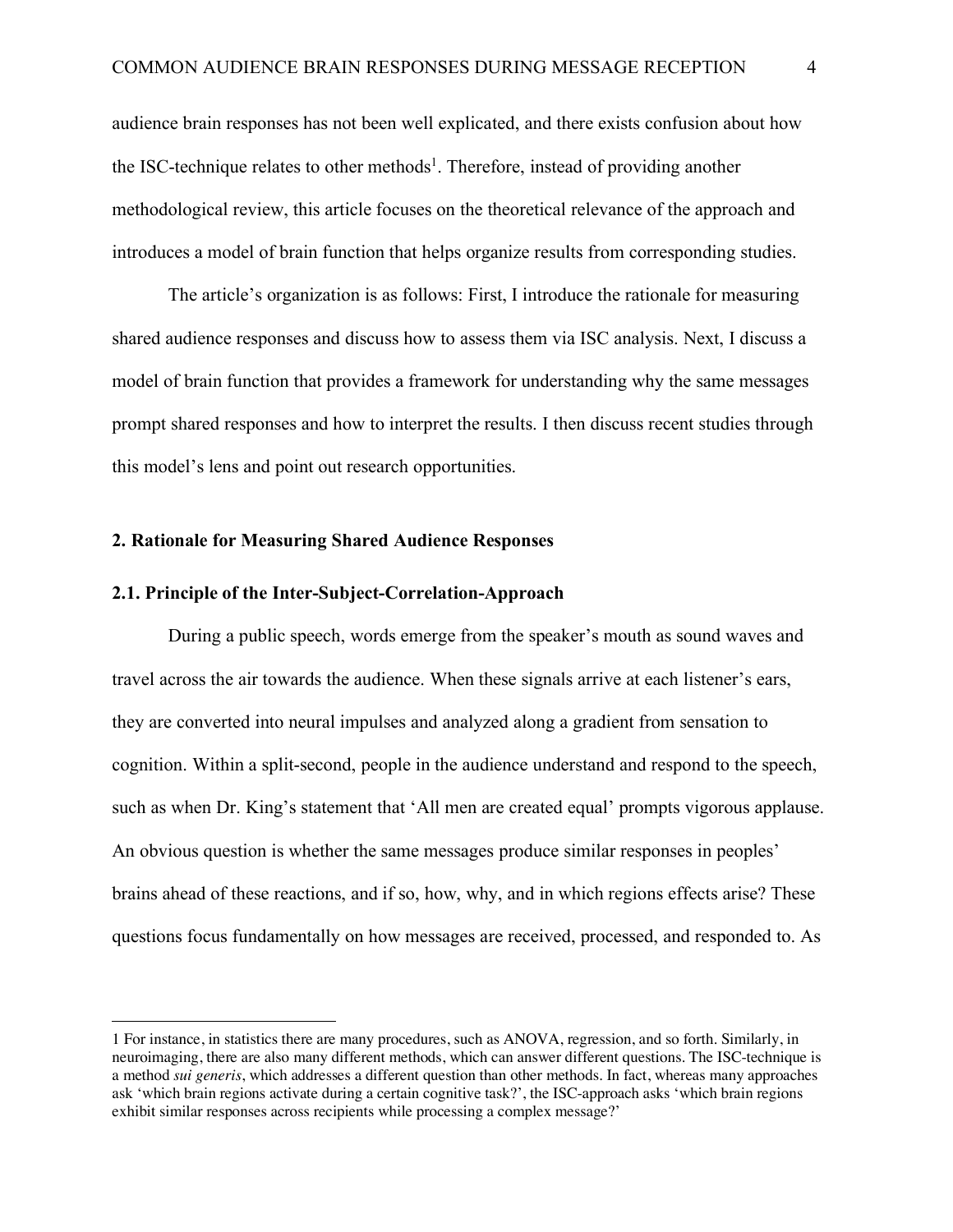such, they are of great significance for communication science, and new methods that can help address them have potential to promote method-theory synergy in our quest to explain communication processes (Greenwald, 2012). Moreover, moving from explanation to prediction, it would be relevant if one could predict outcomes based on brain activity data recorded during message exposure (Falk et al., 2015). To link back to our example, could we perhaps identify peak moments in Dr. King's speech based on convergent audience brain responses? A recently, developed data-analytic method, called inter-subject correlation (ISC) analysis, provides answers to these questions by quantifying shared audience responses to the same messages.

The rationale behind the ISC approach is straightforward and laid out in Figure 1: Consider a situation in which different people process the same message and neuroimaging has been used to record their brain activity. In this example, we assume that fMRI has been used to record each individual's brain activity on a moment-to-moment basis, and simultaneously from many different brain regions. These recordings provide the raw data for ISC analysis. We can then focus on one specific region of the brain and extract its activity time course from the recorded fMRI data from two individuals. To assess the similarity of these regional brain processes across subjects, we can use correlation analysis, which is what motivates the label ISC analysis. By repeating this procedure across all possible pairs of recipients, and for all subregions of the brain, we can create so-called inter-subject-correlation maps. These maps indicate where in the brain and how strongly a message commands similar brain responses across an audience.

That such similar, or shared, audience brain responses arise is now a well-established phenomenon. Dozens of studies have demonstrated its existence using various methods, such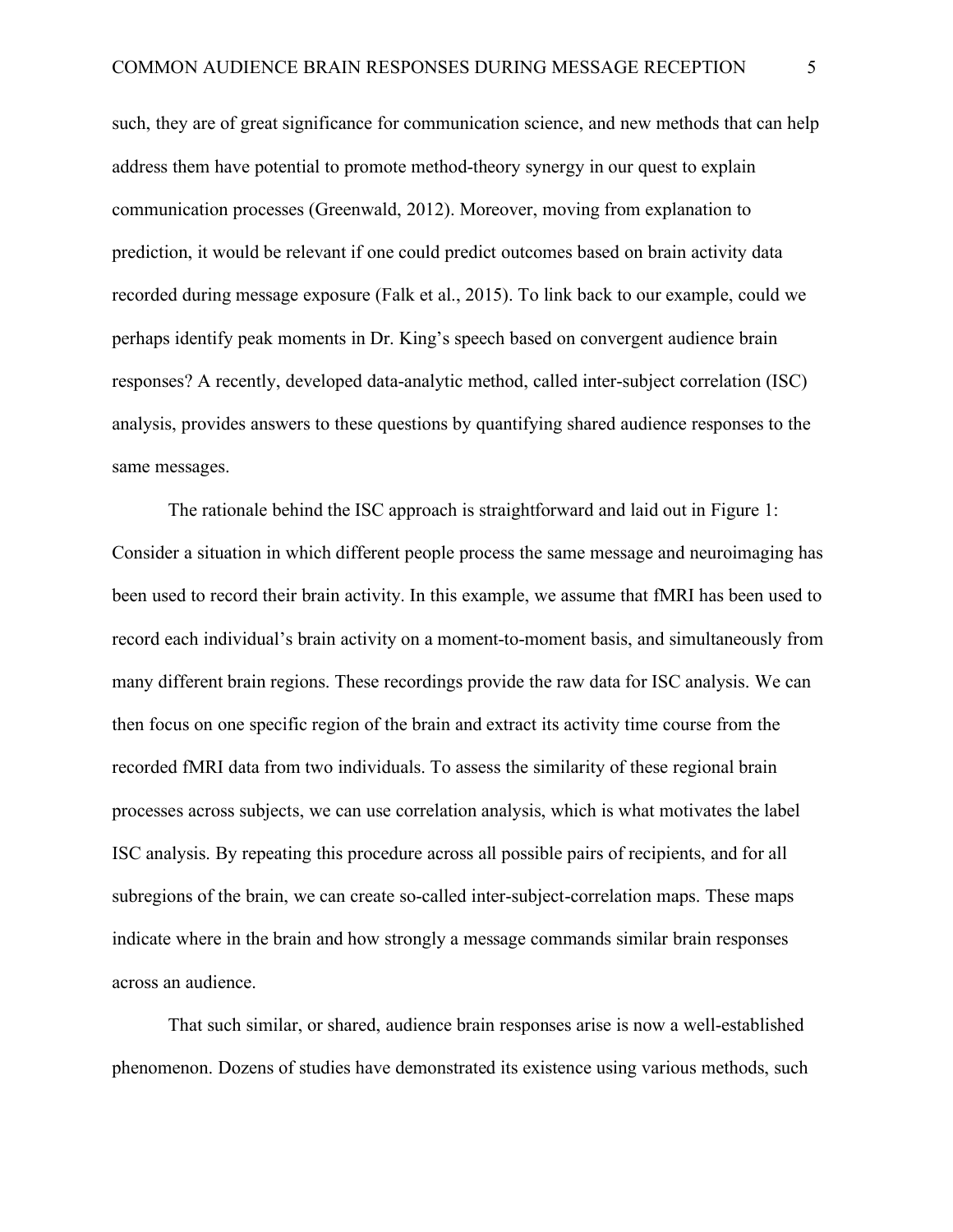as functional MRI, EEG, heart rate, or other psychophysiological measures. Moreover, the ISC-technique has been used profitably to study shared responses across multiple contexts, such as public speaking, movie viewing, and even interpersonal communication<sup>2</sup> (Hasson et al., 2010; Nastase et al., 2019; Schmälzle & Grall, 2020). This article describes these studies and proposes an integrative model for explaining why shared brain responses occur.

#### FIGURE 1

----------

----------

#### **2.2. Short History and Areas of Application**

 $\overline{a}$ 

The seminal study introducing the ISC-technique to measure shared audience responses examined brain responses to the Hollywood movie 'The Good, the Bad, and the Ugly' (Hasson et al., 2004). The researchers carried out the procedure shown in Figure 1 (only for a movie instead of a speech), extracting and correlating the brain activity time-courses from individual brain regions, such as the visual cortex. Results demonstrated that while people viewed the same movie, their brains exhibited strong correlations of spatiotemporal activity patterns in about 30% of the cortex. The discovery of this new phenomenon was considered groundbreaking.

It is worth noting that at the time of publication, fMRI had only been around for a decade, and its use for studying cognitive processes was still challenged. Thus, while it may seem evident to communication researchers that media are a scientific wellspring (Okdie et al., 2014), this study was among the first to show that one could study brain activity during the

<sup>2</sup> This article focuses on audience responses to messages (one message, many recipients). The basic theoretical argument, however, also holds for interpersonal communication.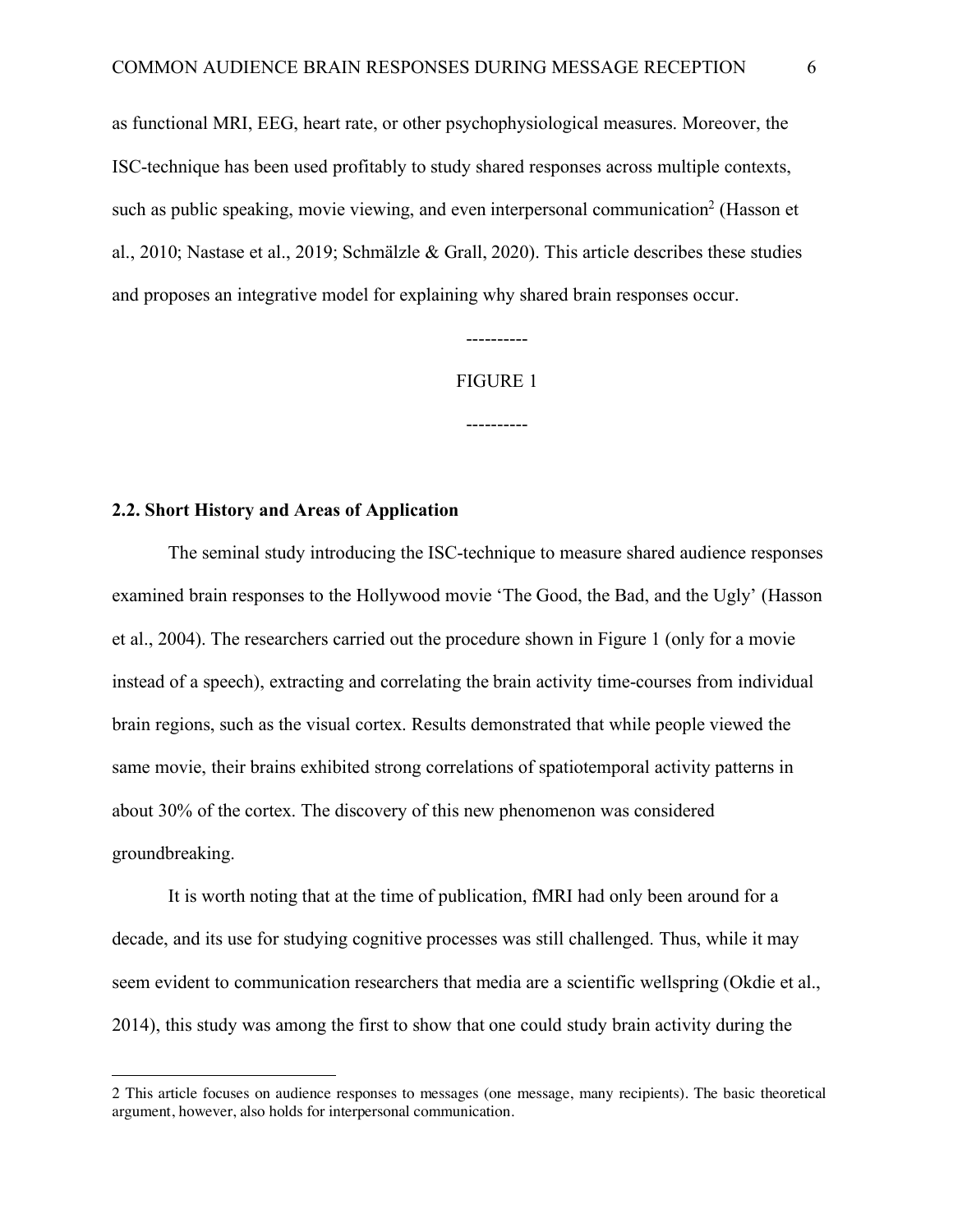type of semi-naturalistic stimulation provided by a movie. At that time, the neuroscience community had not yet accepted this and exhibited a preference for artificial and simple stimuli, such as individual images or simple sounds appearing in insolation (Hasson et al., 2010). By contrast, using a stimulus like a movie was considered as too uncontrolled. The main reason for this view was that existing methods for neuroimaging data analysis required a detailed annotation of the stimulus in order to map out which brain region's activity tracked with the presentation of each stimulus type, and this favored relatively simple paradigms<sup>3</sup>. With this in mind, it is understandable why the neuroimaging community was initially skeptical towards using movies or other real-world media as experimental stimuli. Critically, however, the ISC-approach circumvents the need for any stimulus annotation. Rather, it focuses on the similarity of the response to the same stimulus across recipients. Thus, an ISC analysis is applicable whenever participants are exposed to the same message, regardless of complexity, and this is what opened the door for using stories, movies, and other messages as experimental stimuli (Nummenmaa et al., 2014; Schmälzle et al., 2013; Zadbood et al., 2017).

 $\overline{a}$ 

<sup>3</sup> For example, a prominent topic in the early days of neuroimaging was the neural basis of face perception. Researchers would present participants with a series of images of faces and control objects (e.g. houses) while recording their brain activity. Next, they would extract the brain response to faces from the recordings and contrast it with the brain response to houses. This approach relies on the assumption that brain activity that is evoked during both tasks (viewing faces, viewing houses) can be 'subtracted out' to reveal the difference. For instance, when subtracting the brain image corresponding to 'viewing houses' from the brain image for 'viewing houses', brain activity related to basic visual processing is likely present in both brain images, so that the contrast will reveal brain activity that is more specific to recognizing face compared to houses. Although this example focuses on basic visual processing, this subtractive approach can be expanded to more complex cognitive processes as well. For example, one could show participants images of faces and instruct them to attend to faces during certain time periods, but not during other time periods. In this case, one could then compare conditions of 'attention to faces' vs. 'no attention to faces.' This subtractive method has been quite fruitful in cognitive neuroscience although not all cognitive processes add up so neatly that they can be isolated via subtraction. Critically, however, the kinds of experiments this approach favored are very different from the kinds of stimulation that natural media messages provide: Media messages provide a continuous stream of complex visual scenes and rich auditory information, but the traditional approach called for stimuli that are presented in isolation and manipulate a specific stimulus or task characteristic (e.g. whether a face is depicted or should be attended to).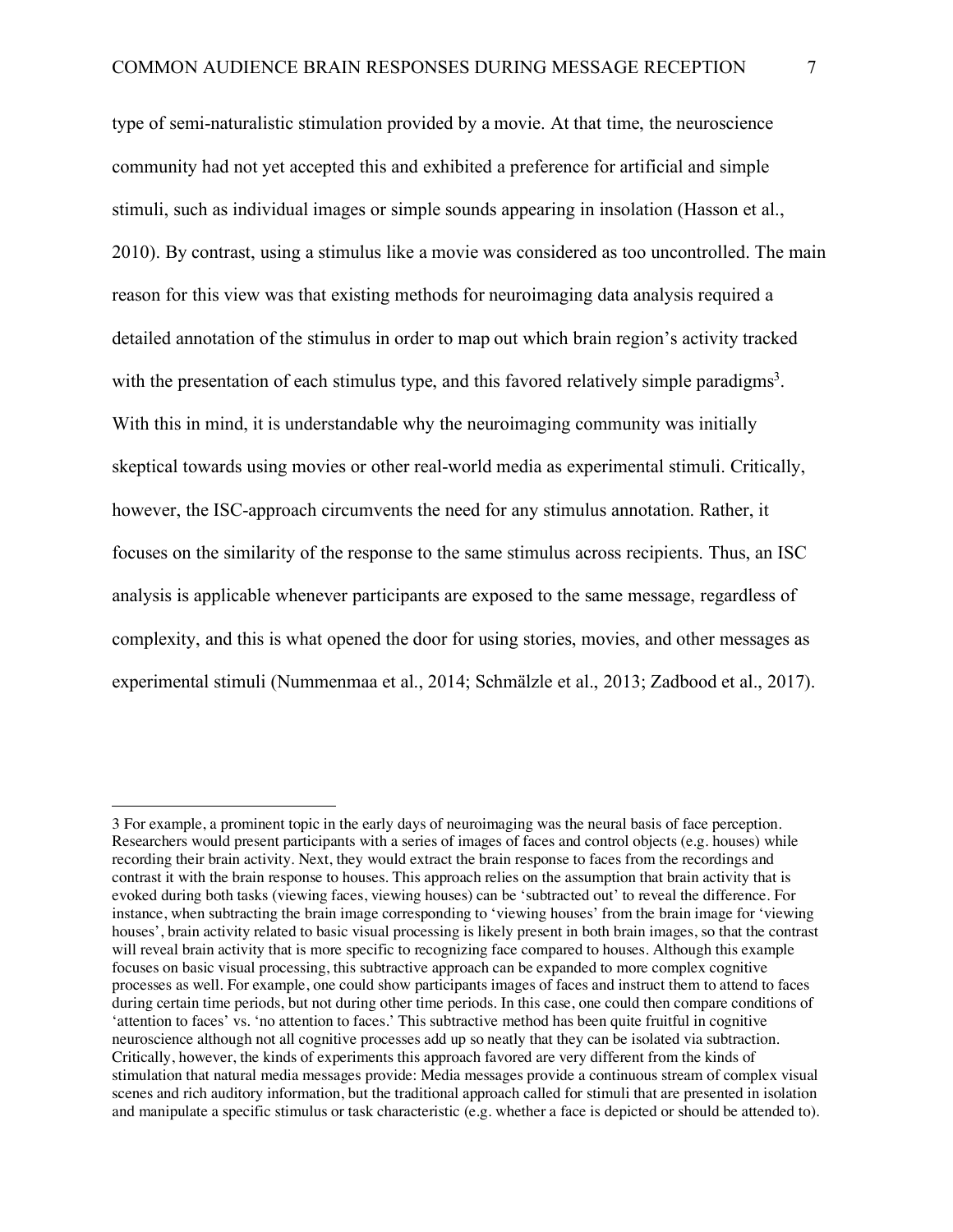As of 2021, the ISC-approach for assessing shared brain responses is widely accepted and valued for its theoretical and methodological contributions (Yeshurun et al., 2021). For example, the ISC method has been used within cognitive neuroscience to examine time-scales of information integration (Lerner et al., 2011), a critical aspect of working memory that had been very difficult to study due to the experimental constraints of laboratory tasks and thendominant analytical methods. This has led to improved theories of working memory that are more compatible with recent research in artificial intelligence (Hasson et al., 2020). Another example where the new approach led to advances was episodic memory research. For instance, when two people watch the same movie, similar responses during specific movie scenes are predictive of whether they will both recall the scene (Hasson et al., 2008). Additionally, it contributed to many broader topics, such as inter-species-correlations and evolution (Mantini et al., 2012), higher-level consciousness (Naci et al., 2014), and language and social understanding more broadly (Nummenmaa et al., 2018). For instance, it has been shown similar brain processes between a speaker and a listener predict story comprehension (Stephens et al., 2010), and when people were unable to understand a story told in a foreign language, their brain activity did not correlate (Honey et al., 2012). As can be seen, the ISC-approach has already been used to shed light on many processes that are integral to communication, although these studies are often reported in neuroimaging journals and without mentioning the link to communication science, most likely because the concept of 'audience' plays no theoretical role within neuroscience. We will return to these examples and discuss them more thoroughly below.

In brief, the ISC-technique is applicable to all situations where the same time-varying message is received and processed by multiple individuals comprising an audience: This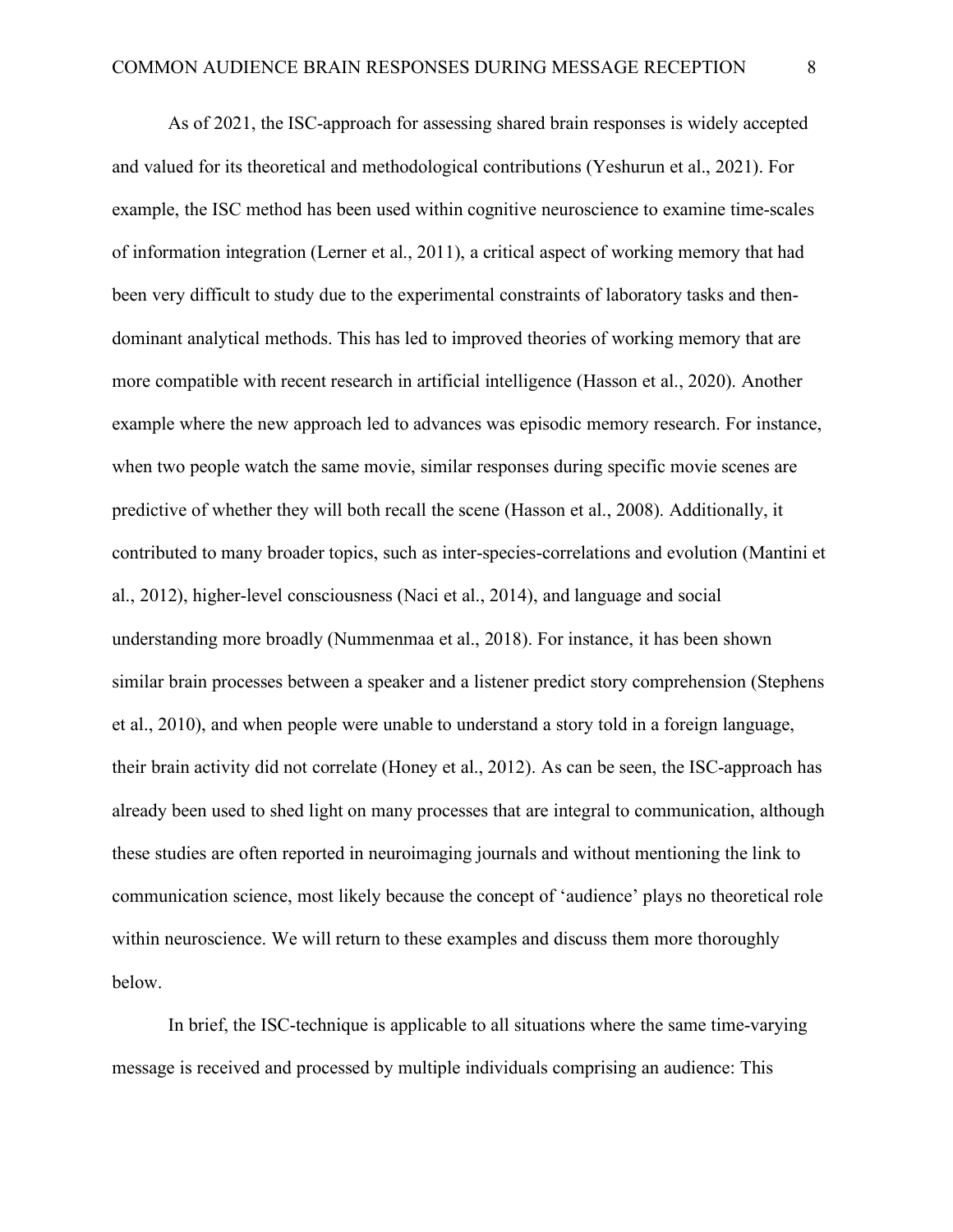includes people watching a movie, individuals reading to the same narrative, audiences listening to a speech, and many more. In all these cases, the ISC-approach highlights shared brain responses between people who process the same message content (Hasson et al., 2010, 2012; Nummenmaa et al., 2018; Schmälzle & Grall, 2020). The focus on shared responses, or commonalities in neural reception processes, makes it especially relevant to research that is concerned with audiences, such as public speaking, mass media messaging, and others.

However, although past reviews have mentioned ISC analysis among other methods (Huskey et al., 2020), there is a void for a dedicated review that articulates the theoretical and methodological contributions for revealing shared audience responses<sup>4</sup> (DeAndrea  $\&$  Holbert, 2017). Such a review is needed because without it, studies exist in a theoretical vacuum and one can easily overlook the theoretical focus of this new approach (Greenwald, 2012). Moreover, examining shared responses runs somewhat orthogonal to existing methods in terms of goals and procedures, which creates a risk for confusion<sup>5</sup>. Specifically, the approach is unique in its focus on the brain-to-brain-similarity of message-evoked processes. This aspect barely plays a role in other methods. Thus, a dedicated review is warranted to describe the unique theoretical thrust and germane goals of this approach for communication science.

 $\overline{a}$ 

<sup>4</sup> I refer to shared responses across audience members as the theoretical phenomenon, whereas ISC analysis denotes the methodological technique to identify these responses.

<sup>5</sup> For example, a widely used approach for neuroimaging data analysis relies on the General-Linear-Model (GLM). This method uses stimulus-model (information about when stimuli are presented) to 'map out' brain regions that track with stimulus parameters via subtractive approaches (see Footnote 3). The ISC-approach works differently as it does not use a similar stimulus-based model. Instead, the idea is to first identify responsecommonalities across people exposed to the same stimulus, and then compare these results across conditions.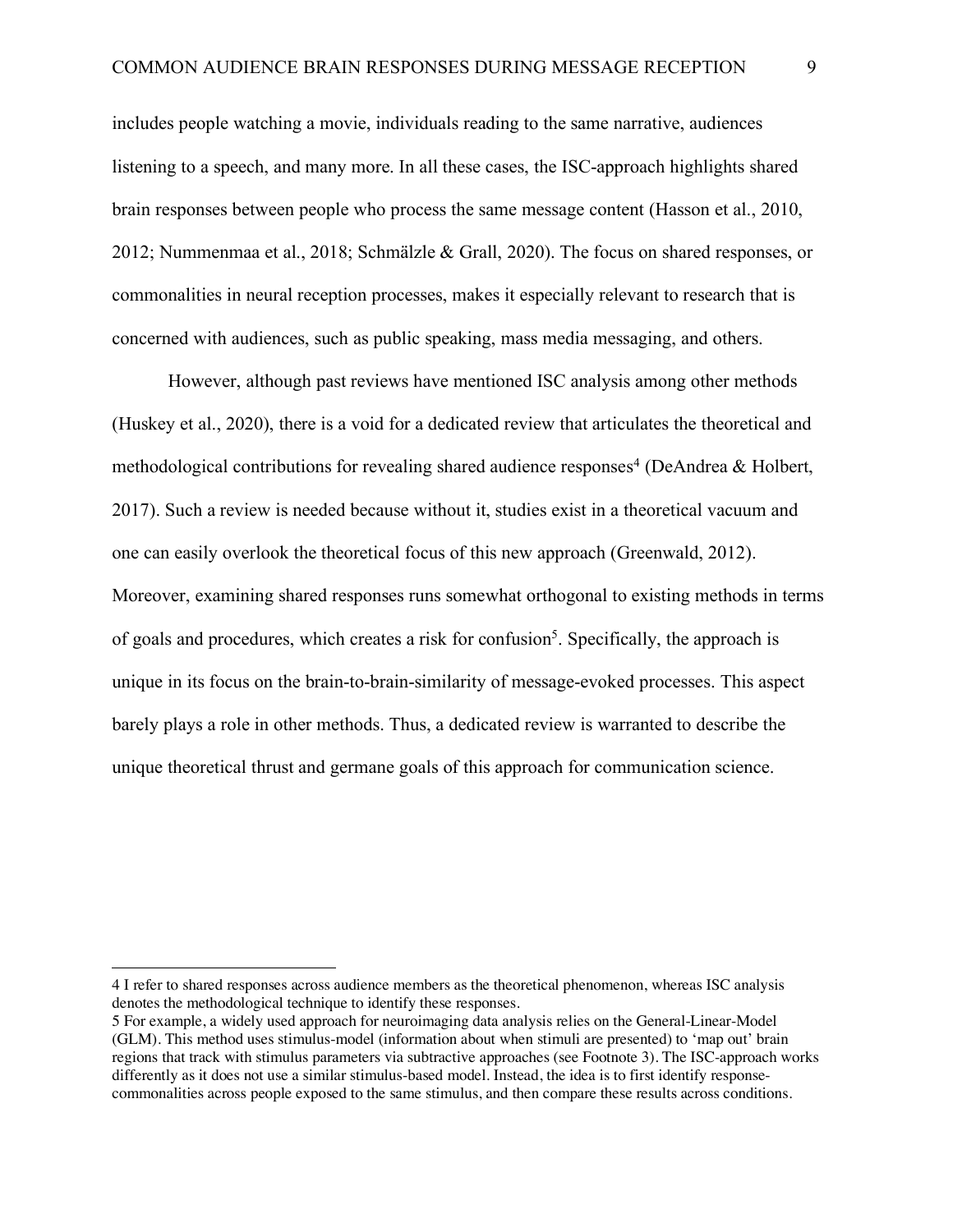# **3. Why Does Brain Activity Correlate? Neuroscientific Background for Understanding Shared Audience Responses**

This section introduces a model of individual brain function, which is grounded in brain theory (3.1). Such a model is essential, although many empirical neuroimaging papers do not provide one, either because authors may take it for granted, or because they omit it due to space limitations. Given the relative novelty of neuroimaging in communication, it is important to provide such a model as a theoretical bridge. The following section will then discuss how this model can be applied to the case of multiple individuals comprising an audience (3.2), and how doing so can help us explain and predict the shared audience brain responses - the phenomenon that ISC-analysis reveals.

#### **3.1 Mesulam's Neurocognitive-Network-Model**

 $\overline{a}$ 

The neurocognitive-network-model offers a conceptual framework for understanding sensation, perception, and cognition via large-scale, distributed, and hierarchical brain networks<sup>6</sup> (Mesulam, 1998). The model is well-known in cognitive neuroscience because it accompanied the evolution of brain mapping as a field. This provided a blueprint for linking neuroimaging data to large-scale brain networks. Specifically, the view articulated in Mesulam's now-classic article titled 'From-Sensation-To-Cognition' (Mesulam, 1998) helped integrate neurophysiology with neuroimaging, and it has spearheaded the development of network-based methods (Bassett & Sporns, 2017). This model might serve a similar purpose for communication science.

<sup>6</sup> 'Distributed' processing refers to processing that uses more than one processor. In this context, processors can be either individual neurons or groups of neurons that perform a certain task. 'Hierarchical' generally refers to levels of abstraction or importance. Applied to the context of neural networks (biological or artificial), this means that there is an organization of neurons or neuronal assemblies that follows a hierarchical principle.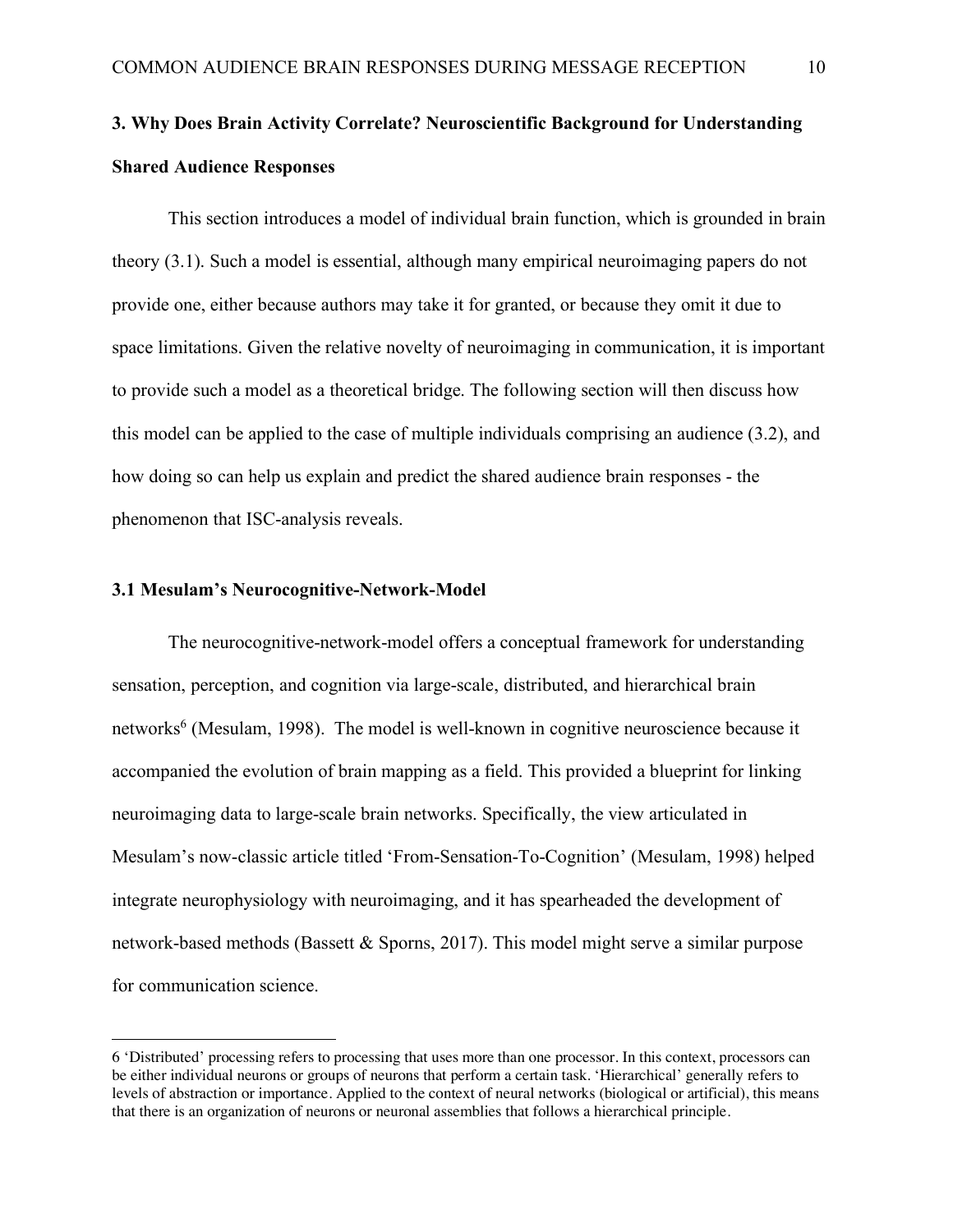# FIGURE 2

----------

----------

In brief, the model describes the distributed and hierarchical nature by which information processing in the brain happens along a gradient from sensation to cognition. As illustrated in Figure 2A, information arrives at local entry points, such as the cochlea for auditory input or the retina for visual input. Next, the information undergoes sensory analysis and gets passed on to perceptual processing modules, and further on to yet higher levels. These progressive transformations of information ultimately produce the phenomena we know as cognitive and emotional processes. As this happens, the information also becomes distributed across regions. Thus, the specific aspects of the stimulus representation depend on the analysis level, which the model categorizes into sensory, perceptual, or cognitive domains. One could, of course, write entire reviews about the implementation of single functions, such as attention, social cognition, or emotion. However, this paper focuses on the more abstract notion of a gradient of information processing from sensation to cognition.

To make these abstract descriptions more concrete, consider what happens when the sound of a speaker's voice enters the ear. Physically, sound consists of vibrations, which one can characterize in terms of its frequency content. Sensory-perceptual brain systems are devoted to transducing the stimulus and analyzing such fundamental aspects.

It is clear, however, that understanding a speech requires additional computations beyond frequency analysis. These include parsing words, syntax, and semantics, to name but a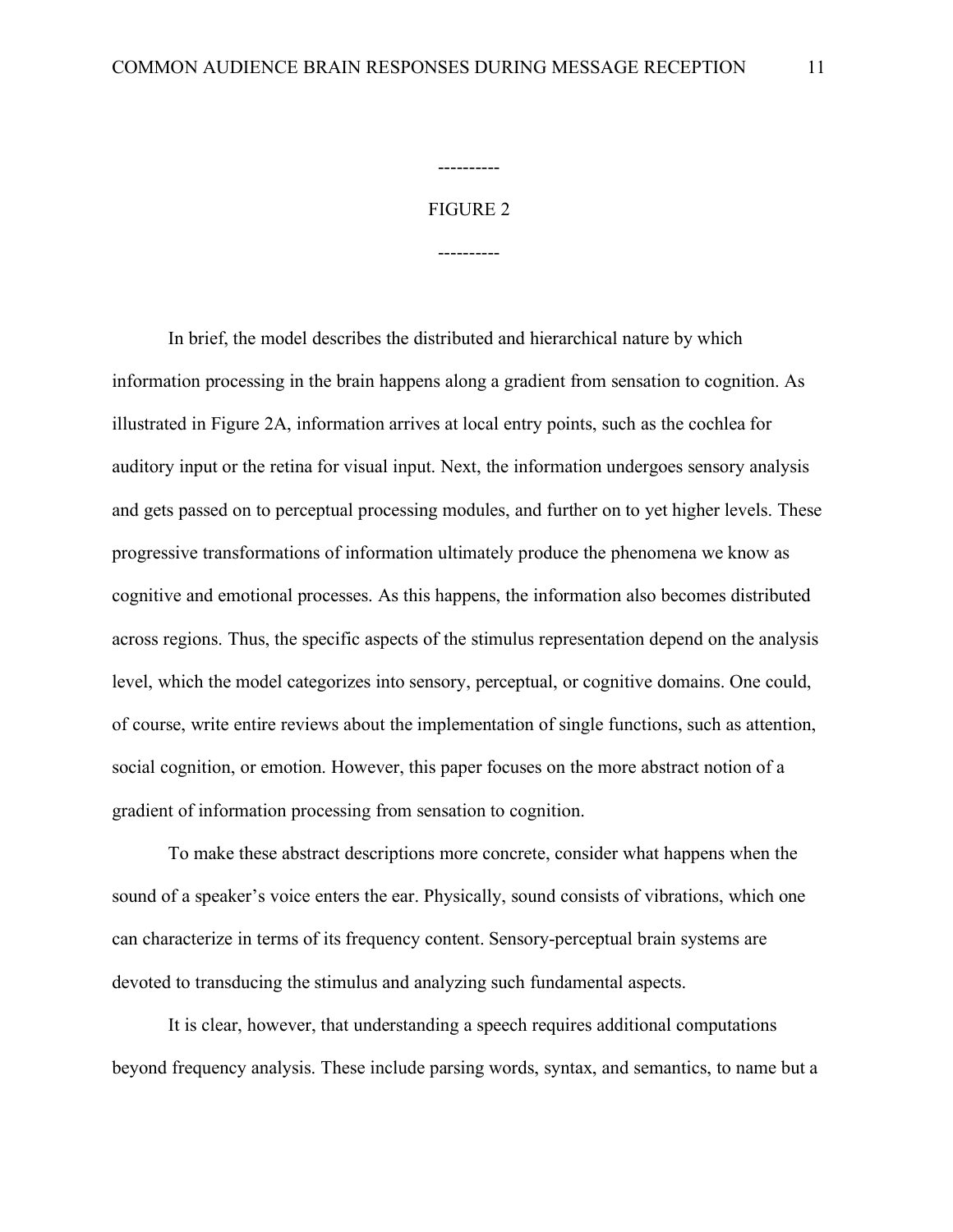few. Brain networks involved in lexical access, for instance, help us recognize individual words. Networks involved in syntactic processing assess the individual words in terms of their syntactical role (e.g., subject, verb, object). Analogously, single sentences are combined into paragraphs or entire stories (Grall et al., 2021), which are integrated into a conscious, global workspace (Dehaene et al., 2014).

While this example focuses on hearing, an analogous case can be made for vision, where the process would start with piecemeal information entering the retina. Again, progressive information transformations would analyze individual elements, such as 'two eyes and a nose,' until a coherent impression of the speaker's face emerges (Chalupa & Werner, 2003), which would in turn trigger further processes related to person recognition in memory, emotional expression analysis, and so forth.

Regarding where in the brain this all happens, we know that sensory sound analysis occurs within brain systems up to the auditory cortex. These mechanisms are also fairly localized (Fuster, 2003). The word-level analyses are more distributed, relying on broader association-networks (Fuster & Bressler, 2012). For instance, think about what happens if our hypothetical speaker utters the word 'dog.' Understanding this word involves multiple facets, like how a dog looks, how a dog barks, or how it may feel to pet a dog. Integrating these elements into the symbolic concept 'dog' (or German-'Hund,' French-'chien') relies on binding together visual, auditory, and tactile information (Pulvermüller, 2001).

These examples illustrate distributed and hierarchical processing at the level of sensation and perception. The same principles apply at higher analysis levels, which are more interesting for communication scientists. Indeed, although a single word like 'dog' can convey symbolic meaning, communication tends to take more complex forms. However, when words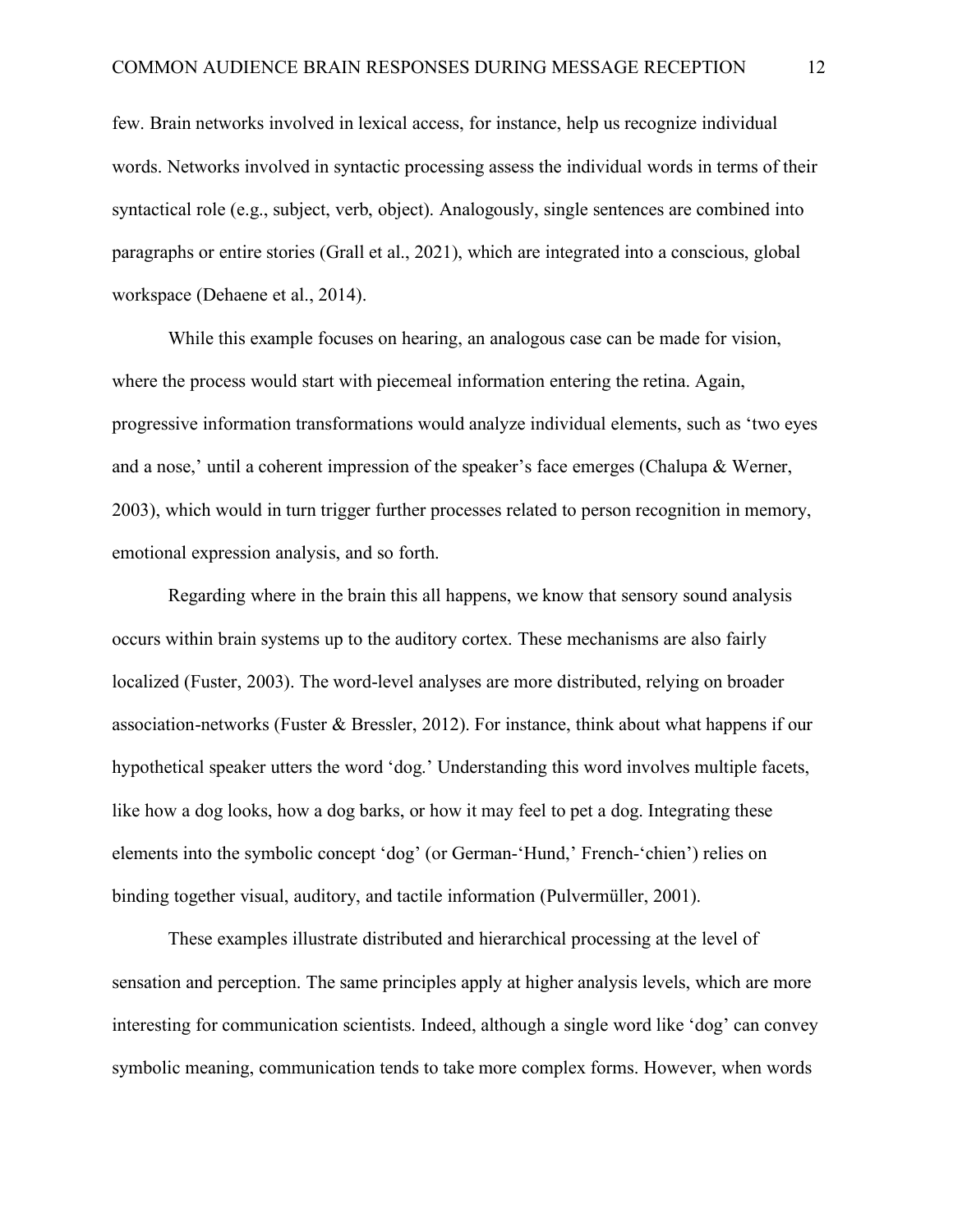occur in the context of sentences, they can convey more complex messages. Such information could range from a simple sentence, such as 'A dog wiggles with the tail,' to a complicated emotional story about our speaker's hairy childhood friend. Processing and integrating such a story would, according to the neurocognitive-network-model, involve yet higher levels of the cortical hierarchy, including networks related to attention, comprehension, and social cognition (Grall & Schmälzle, 2020).

In favor of a conceptual view, we leave out anatomical details of this model, but the overarching idea should have become clear: The brain operates according to multiple, hierarchical, and blending gradients. These gradients range from basic audition to language, from basic vision to semantic scene understanding, and from unimodal hearing and seeing to an integrated perception of the entire public speech situation. Using neuroimaging, we can now observe how these processes unfold within the brains of message recipients.

One essential contribution of this model was that it resolves a vexing issue that plagues many who are new to cognitive neuroscience theory: Specifically, people often falsely presume a 1:1 mapping between psychological concepts, such as 'attention', and a single brain region. Mesulam's model, like most network models, navigates these questions by articulating a brainbased theory that does not view 'attention' (or any other process) as a merely hypothetical construct, nor equating it with the activity of a single brain region. Instead, it conceptualizes cognition as a brain-behavior mediational relationship that arises from these brain networks (Mesulam, 1998).

The empirical discovery of large-scale networks has lent strong support to the general model (Mesulam, 2012). Numerous topics, such as attention, memory, and self-relevant processing, are now examined through this lens (Bassett & Sporns, 2017). Network-based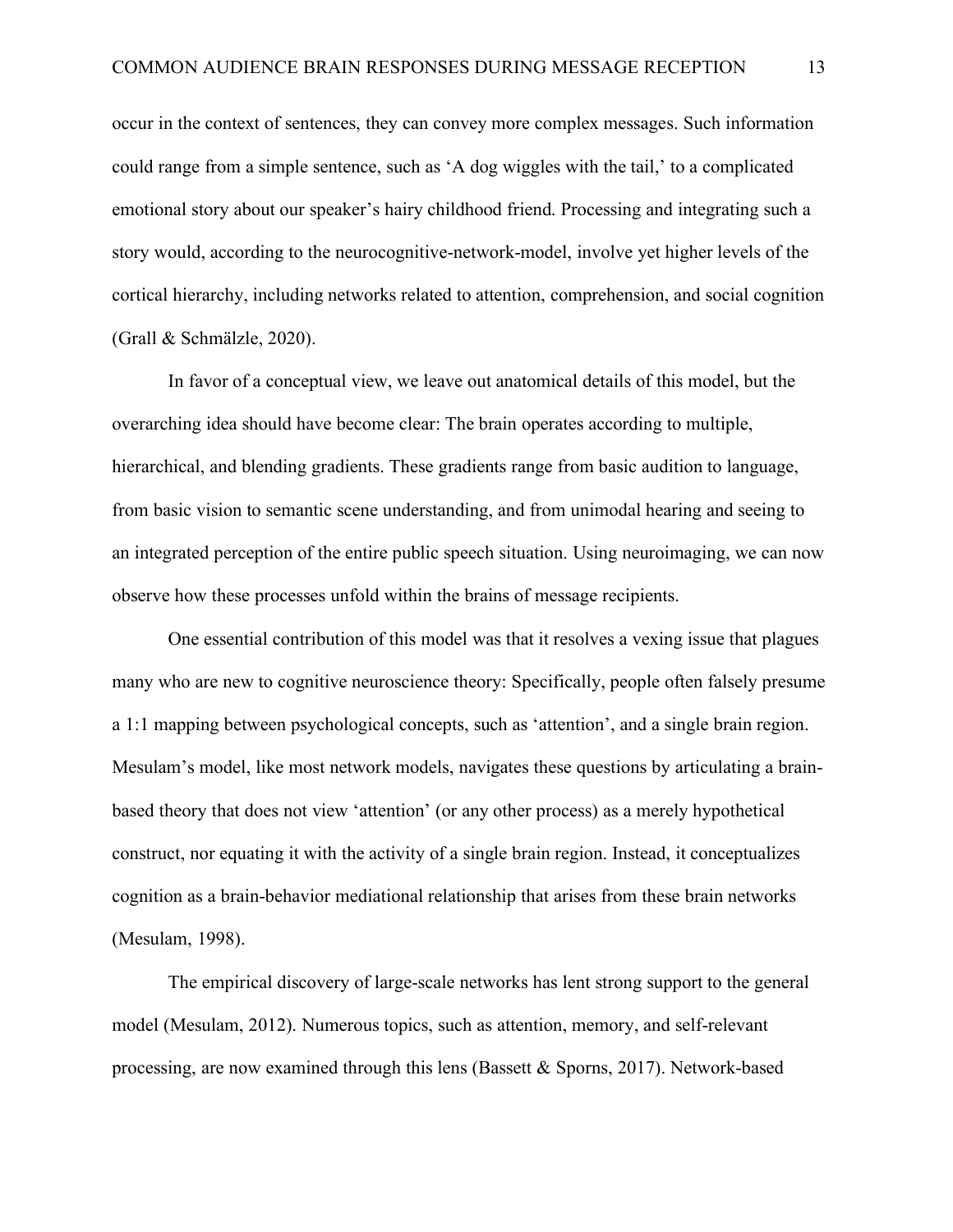approaches are also on the rise in communication, including topics like mentalization (Schmälzle et al., 2017), flow (Huskey et al., 2018), social influence (Wasylyshyn et al., 2018), or narrative processing (Grall et al., 2021; Yeshurun et al., 2021). The recent explosion of research on artificial neural networks provided further support for the notion of hierarchical and distributed processing and linked abstracted models to mathematical theory (Marblestone et al., 2016).

To summarize, the model of brain function described above provides a conceptual blueprint for how the mind can be understood in terms of stimulus-brain-behavior relationships. Central notions are hierarchical and distributed processing that happens within brain networks. These concepts have always been difficult to grasp, but they are overwhelmingly supported by neuroanatomy, functional neuroimaging, and computational modeling. These developments are relevant for communication science because they open up new opportunities to increasingly ground hypothetical processes (e.g. 'attention', 'involvement', 'elaboration') in observable brain responses. However, to reap these benefits, we need to find ways to bridge the gap between models of individual brain function and larger scales, such as mass audiences.

### **3.2. Applying the Neurocognitive-Network-Model to Multiple Recipients**

The neurocognitive-network-model focuses on explaining neural responses within a single brain. This section will show how one can extend the scope of the model to multiple brains, and how doing so explains why shared processes emerge. The central idea that animates this section will be that of similarity of structure and function.

All humans have a lot in common, despite our many differences in overt appearance, language, and behaviors. As members of the species homo sapiens, we all share a common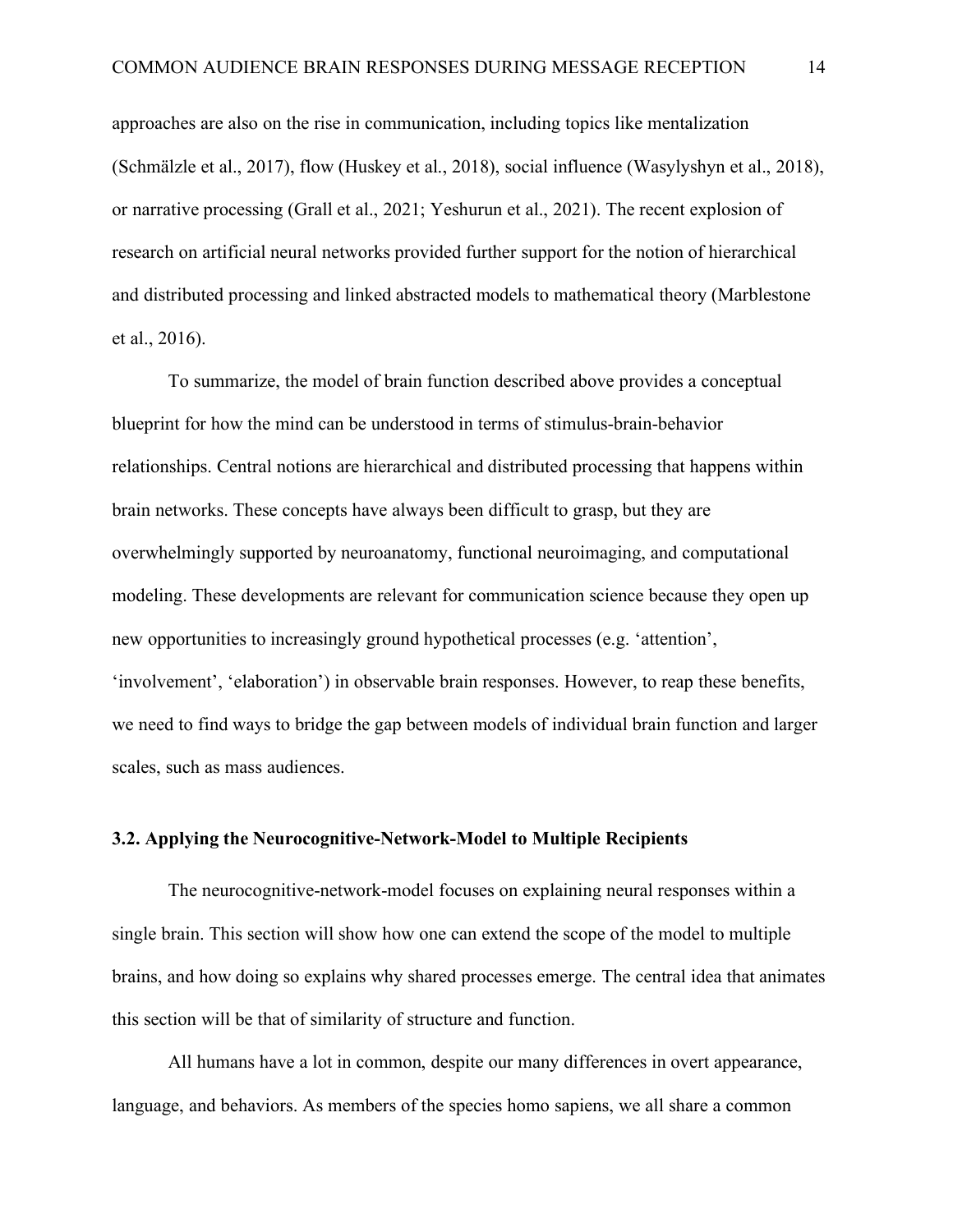evolutionary ancestry. Likewise, our development also follows a similar trajectory, starting at conception until we can perceive, act, and communicate. Our bodies exhibit many commonalities as well: Our faces may differ in size and shape, but they are similar in that we all have two ears and two eyes. These eyes and ears connect to nerves, which transmit information into the brain. There, again, we find a conserved gross-anatomical architecture across people in terms of hemispheres, lobes, and gyri.

This notion of commonalities in structure and function can be applied to the neurocognitive-network-model. The rationale is that if we have a similar brain architecture, we should also exhibit commonalities in how our brains operate. Thus, we can expect that systems for audition should respond similarly when presented with the same sound. After all, the ear's auditory mechanics, the auditory pathways, and so forth are conserved across humans. Thus, when a public speech arrives at the ears of audience members, we can expect it to evoke similar reactions in separate brains<sup>7</sup>.

Figure 2b illustrates this idea by showing a second model image to represent the brain of a second person. As can be seen, the second model resembles the first one, highlighting the notion that peoples' brains operate according to similar neurocognitive principles (i.e., grossanatomical similarities and a conserved architecture of basic sensory, perceptual, and cognitive brain networks). The prediction that follows from this reasoning is that if a speaker addresses an audience, the incoming stream of sounds will set forth similar processes within the brains of different people. By correlating the brain activity from corresponding brain regions (or

 $\overline{a}$ 

<sup>7</sup> To be clear, similar does not mean identical. The argument is not at all that everyone's brain will respond in exactly the same way. Rather, there are many aspects of our bio-psycho-social existence that that are shaped by individual experiences or vary according to culture.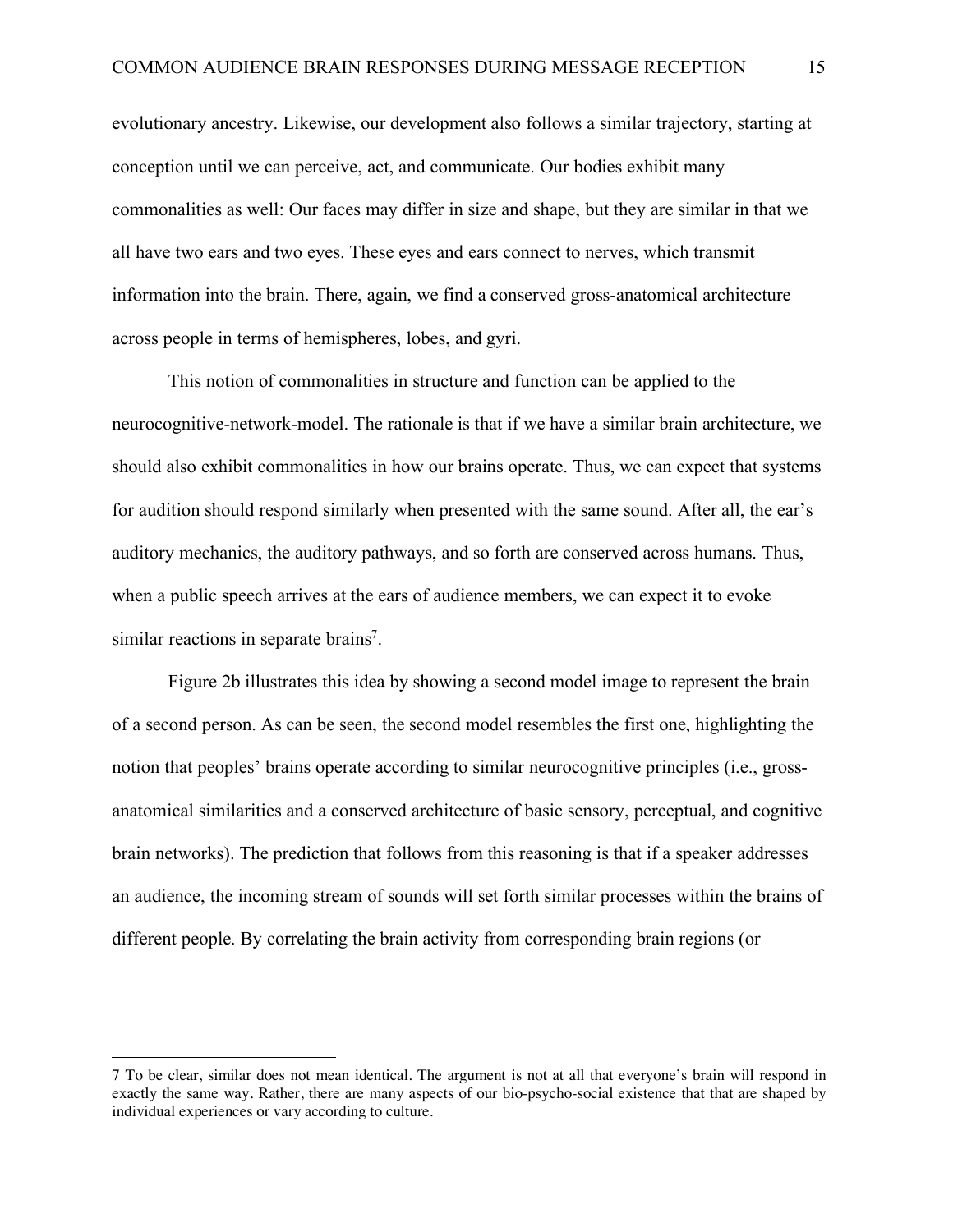homologous nodes in the model), as is done in ISC analysis, we can reveal these commonalities.

Equipped with this general model, we can now better understand the phenomenon of shared brain responses between people who are processing the same messages. Specifically, correlated brain responses emerge because a message engages neurocognitive functions across multiple audience members, or collectively. Thus, if people process the same sounds, auditory brain networks respond similarly because they face similar processing demands, have a similar functional architecture, and will thus show similar activities as the message unfolds. If these sounds comprise words and if people are in command of the language, then they will perceive speech and understand the words. This would cause language-related regions to come online, which would again happen in a similar fashion across all audience members who can hear and understand the words. Lastly, if people follow the same story, including its emotional and social content, then cognitive, social-cognitive, and affective functions will become similarly engaged across listeners.

Each of these processes would rely on a shared structural and functional neurocognitive architecture. In this sense, the model explains the emergence of shared brain responses due to shared sensory, perceptual and conceptual knowledge structures that become engaged while processing the incoming message, and similarly across many people. By carrying out ISC analysis, we can reveal the degree to which the same message evokes shared responses across multiple brains<sup>8</sup>. Importantly, this model opens the door for studies with complex messages

 $\overline{a}$ 

<sup>8</sup> There are also many non-shared processes that affect the level of observed ISC. For instance, ongoing activity related to general system maintenance and homeostatic functions is uncorrelated across brains (Hasson et al., 2004; Schmälzle et al., 2015). Likewise, much knowledge can be specific to individuals (e.g. autobiographical memories). If these are addressed by messages, then no shared responses would occur unless people possess similar knowledge.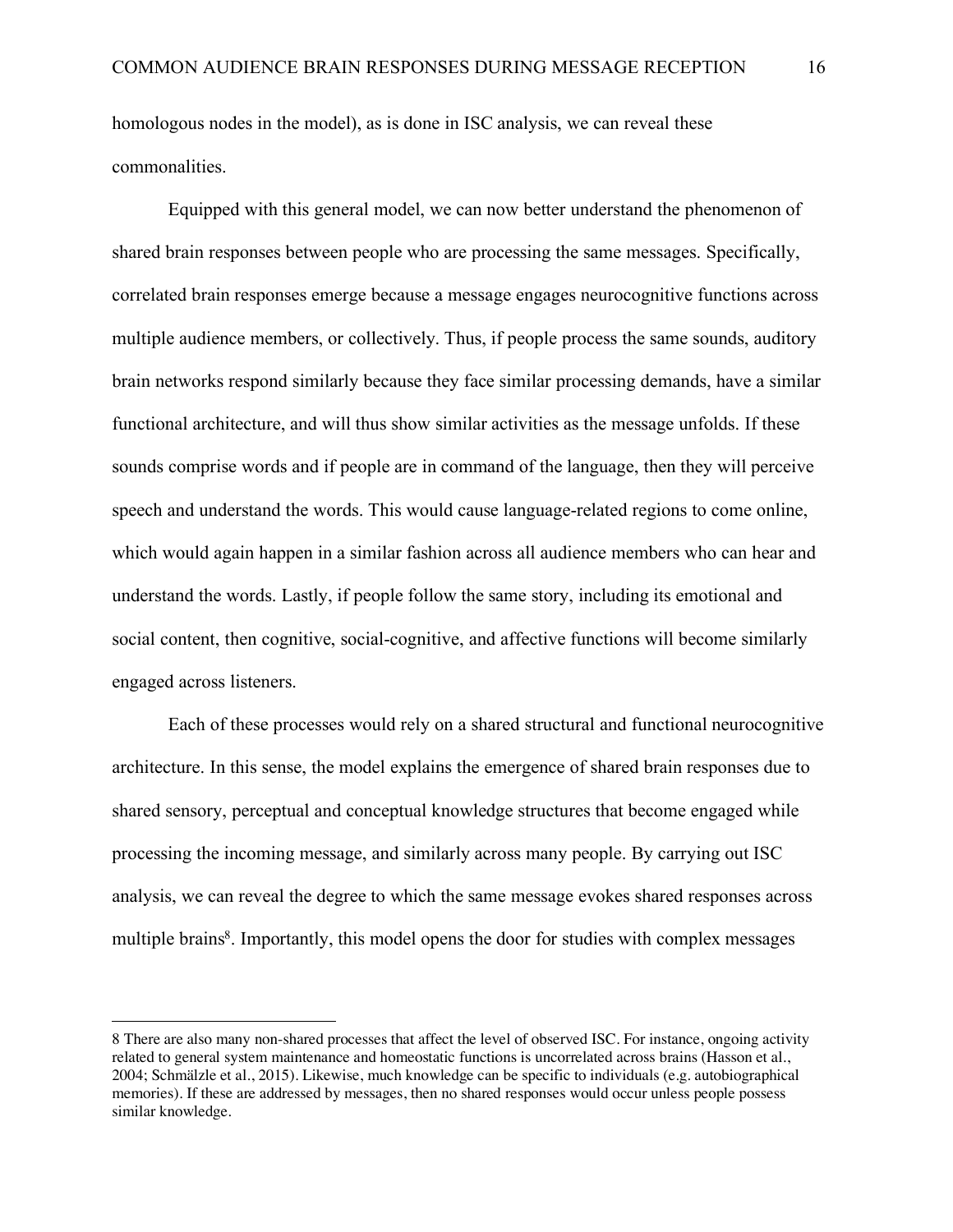because it requires no detailed stimulus annotation, focusing instead on similarities of messageevoked processes across recipients. Moreover, the model is relatively parsimonious as it makes no direct claims about hypothetical constructs. Rather, the demonstration that there are shared responses across the brains of audience members provides the theoretical basis for further identification of the mechanisms that underlie cognitive processes addressed by those messages (e.g. attention, comprehension, memory, etc.): In particular, after being able to reveal shared audience brain responses, we can manipulate message or audience variables and observe the effect on the strength and spatial distribution of shared responses.

Several neuroimaging studies have already begun to examine these issues and their results are compatible with the model presented here. We will discuss specific findings below (Section 4), but a general abstraction is that when audiences process the same speech stream, we find strongly correlated responses in early auditory regions involved in sound analysis, perisylvian areas involved in language processing (Lerner et al., 2011), and extralinguistic regions involved in executive attention, saliency, emotion, and social information processing (Honey et al., 2012; Regev et al., 2021; Schmälzle et al., 2015; Schmälzle & Grall, 2020; Yeshurun et al., 2017). These levels correspond roughly to the sensory, perceptual, and cognitive layers in Figure 2.

Overall, this approach can contribute to communication science in many ways: Communication is fundamentally about how information is exchanged between sender(s) and receiver(s) (Shannon, 1949). However, there has always been a significant theoretical gap between the message as a physical stimulus and its effects on the mind – be it within single individuals or in audiences at large. Although we do not claim that this gap can be completely closed at this point, it is clear that neuroimaging can shed light on the mechanisms by which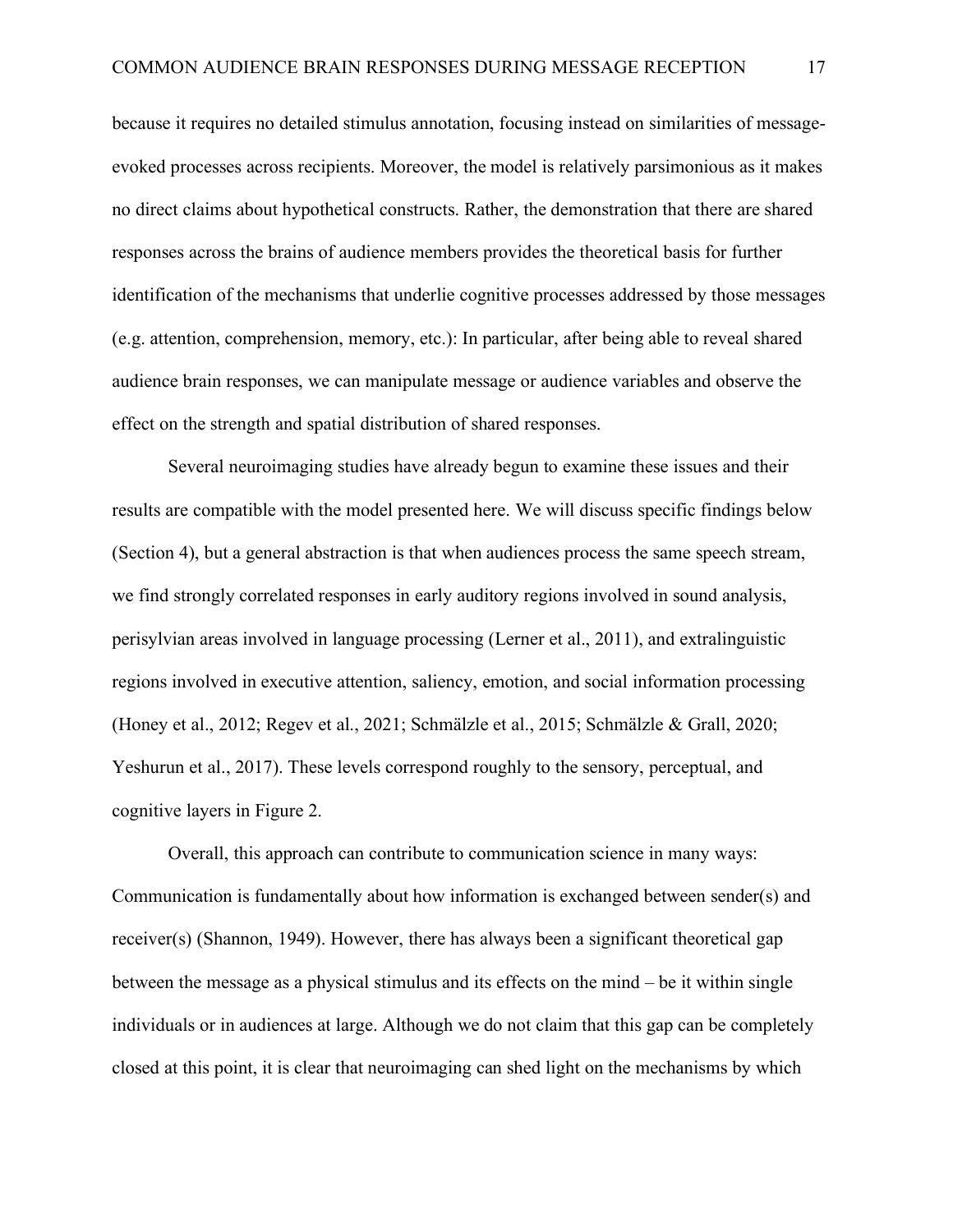messages affect audiences. As such, the approach of studying shared audience responses during message reception creates a bridge between the transmission model of Shannon and Weaver and the domain of cognitive neuroscience<sup>9</sup>. This bridge is theoretically relevant for all areas of communication that make claims about reception processes, but have henceforth not provided any grounded explanation for how the message as a physical stimulus (i.e., the sound wave) is transformed into what we know as message or media effects. Neuroimaging helps us close this explanatory gap by revealing the hidden brain responses to the message. Moreover, by showing that a message evokes a common 'signal' across the brains of recipients, we can conclude that the message has arrived in the brains of audience members, suggesting that communication has been successful or at least a precursor of communication success. Said differently, brains start to correlate because the message evokes similar neurocognitive responses at specific levels of the neurocognitive hierarchy and ISC analysis can reveal whether and how this happens. Conversely, if the message did not act as an audience-aligner (Imhof et al., 2020), then brain activity would not correlate across people (Hasson et al., 2004). Several studies, discussed below, have demonstrated that these neural-level commonalities explain and predict theoretical phenomena related to language understanding, memory, attention and social cognitive processes, which are all critical mediators between message content and message effects on individuals and audiences at large.

# **4. Using the Model as a Lens to Review Recent ISC-Based Studies and Make Predictions for Future Research**

 $\overline{a}$ 

<sup>9</sup> In neurophysiology, the study of 'signal correlations' and 'noise correlations' is fairly common, but this has, to our knowledge, only been applied to sensory stimuli, but never to more complex messages such as the ones we find in communication.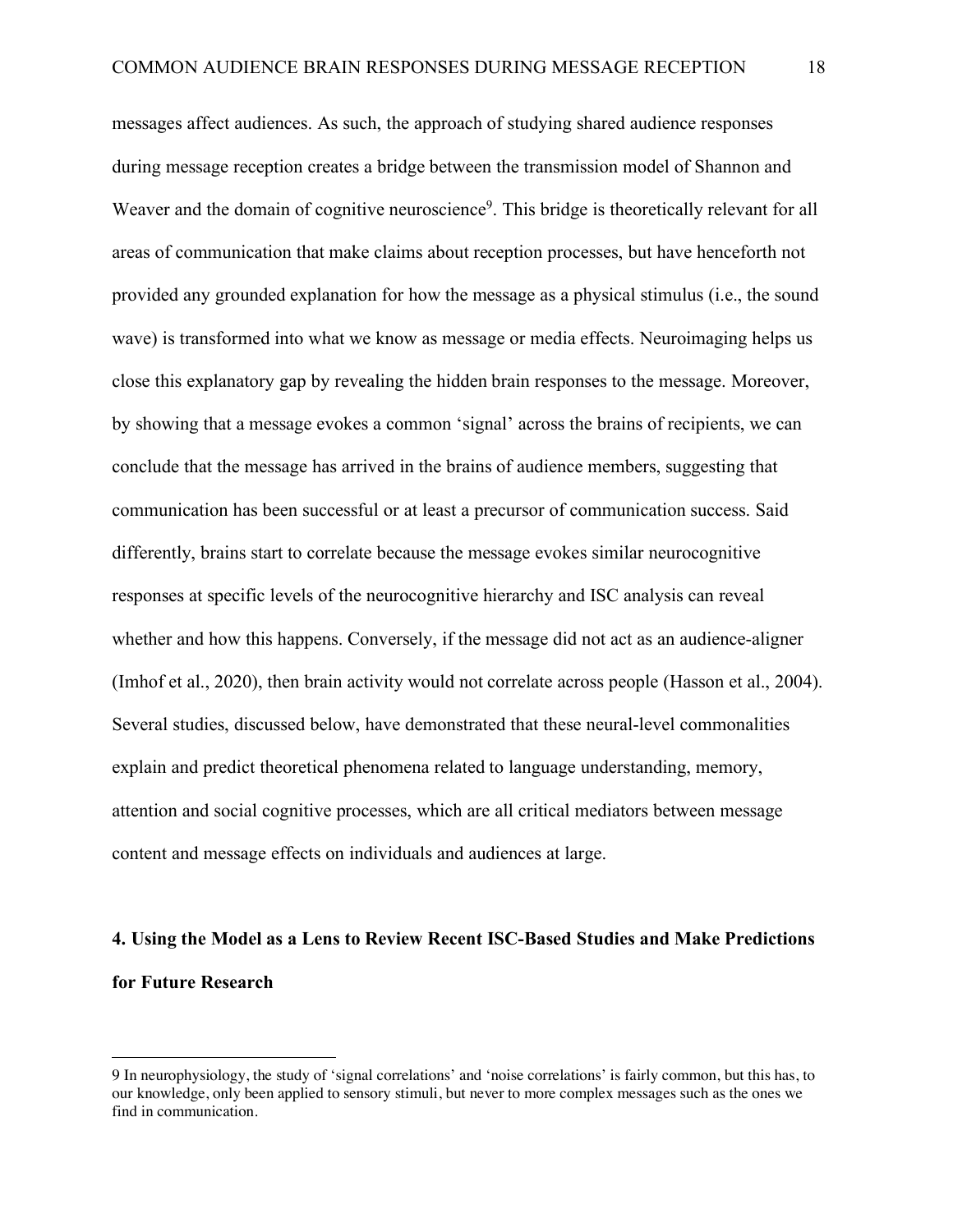The previous sections described the rationale of the approach to measure shared brain responses and introduced a domain-general model of brain function. We then expanded the scope of the model to the case where different people process the same message. Using this model as a scaffold, we can now review and reinterpret various results from studies that were conducted without this model in mind. Thus, the goal is to use the model as a lens to demonstrate the value added for understanding the shared audience response phenomenon in the context of various potential research paradigms and to highlight connections to existing communication theories.

Since the first ISC study, which used a Hollywood movie as a stimulus to study vision (Hasson et al., 2004), many other studies examined brain responses to movies. How can we look at this study against the scaffold of the neurocognitive-network-model? First, a movie with its moving images provides the same time-varying sensory input. This predicts similar responses across the visual-sensory brain (see Figure 3A). This was confirmed. Second, the movie also contained sound, predicting similar responses in auditory-sensory regions. This was also confirmed. Third, because the film also had a strong narrative, one would expect additional brain regions to come online. This was also confirmed, although little was known about these functions and their functional anatomy at the time of the study.

Further studies zoomed in on individual modalities, for instance, by presenting silent films (images, but no sounds) or spoken language (sound, but no images) (Hasson et al., 2008; Lerner et al., 2011). As expected, these types of content prompted ISC effects in visual or auditory regions, respectively (see Figure 3A). These results are hardly surprising and perhaps not immediately relevant for communication theory, but they helped establish the general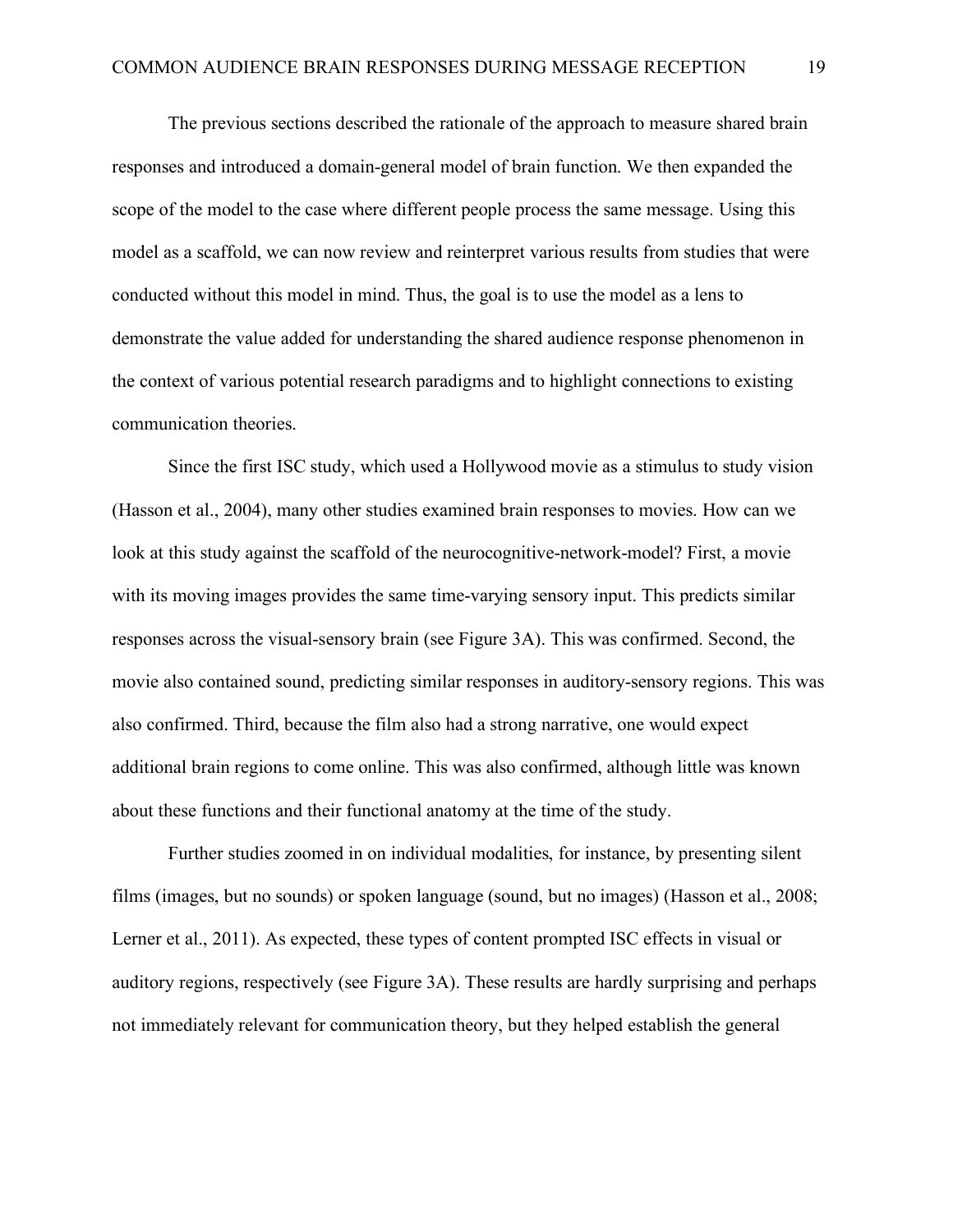approach and demonstrated the possibility of using complex stimuli like movies or stories as experimental stimuli in neuroimaging studies.

A powerful demonstration of what this approach offers for communication comes from a study by Honey and colleagues (Honey et al., 2012). In brief, the authors presented the same story in different languages (English and Russian) and to listeners who were either able to understand the language or not (Figure 3B). Again, considering this study through the lens of the multi-brain extension of the neurocognitive-network-model (Figure 2B) makes them easier to understand. First, presenting the same auditory stimulus should engage listeners' auditorysensory brain regions in similar ways - irrespective of language knowledge. This was confirmed. However, as we move higher-up in the neural hierarchy, it will matter whether the recipient possesses language knowledge. Thus, if a story told in Russian is processed by a person in command of the Russian language, this person will have the linguistic keys to follow the story. Therefore, brain regions subserving language comprehension and social cognition should become engaged in this person. Suppose we correlated the brain activity during story listening to another person who is also in command of the Russian language. In that case, we should see correlations between their brains in higher-order regions (as well as in auditorysensory areas). However, if we correlated the brain activity with that of a person who does not speak Russian, that person will not be able to follow the story. Thus, their brain activity will not correlate beyond the residual correlations that are simply due to processing the auditory gibberish that a foreign language provides. These predictions were all confirmed. Taken together, what this study showed was that ISC is sensitive to higher-level processes beyond basic audition or speech processing. This finding is very relevant for communication science, especially in light of renewed interest in topics related to multilingual understanding and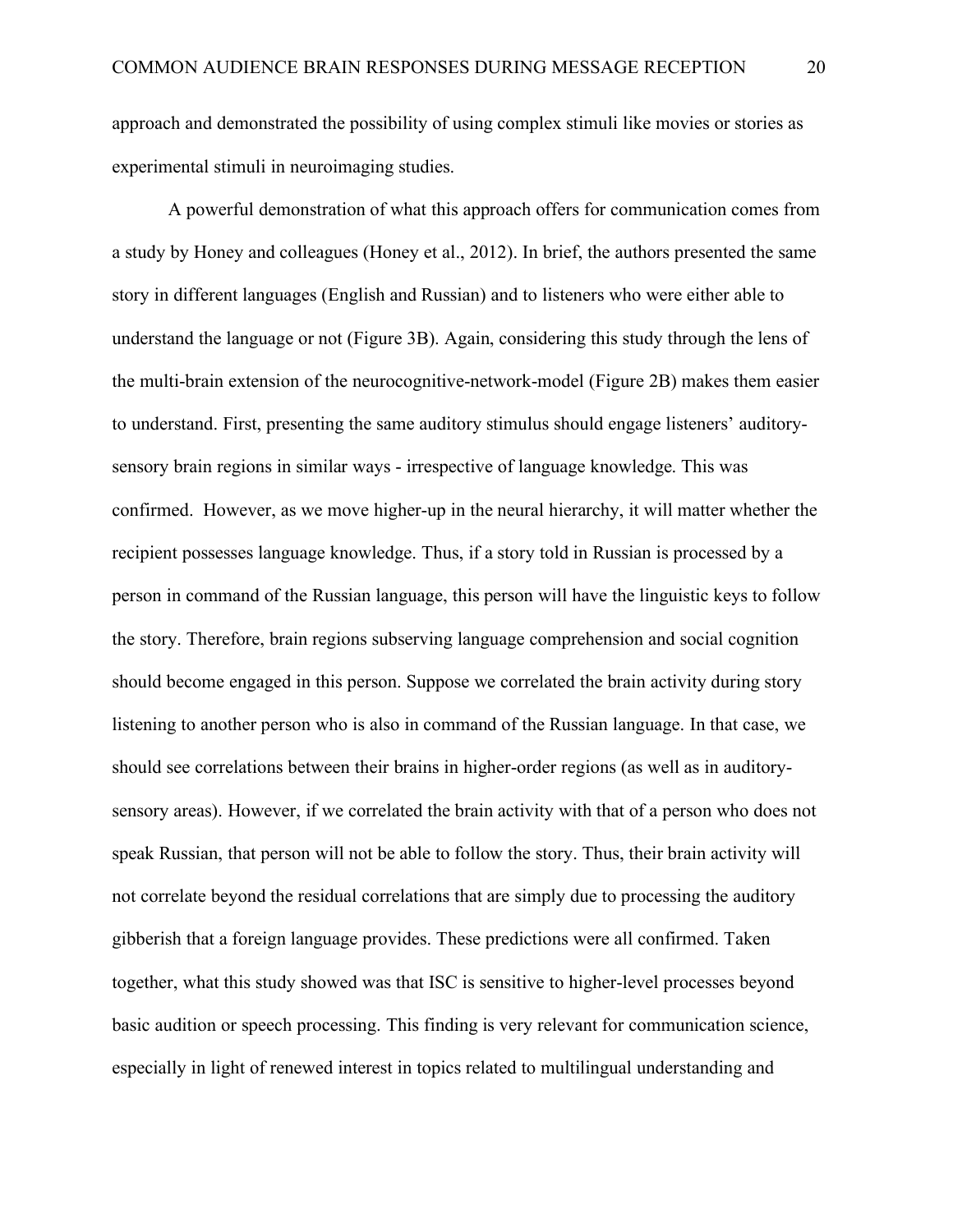understanding in general (Gasiorek & Aune, 2020), which clearly touches on foundational questions of the discipline.

# FIGURE 3

----------

----------

The studies presented so far show that the ISC-approach can resolve the common processes induced by visual and auditory messages and that it is sensitive to shared language knowledge between recipients. An important next step was to examine whether it also provides a way to tap into attentional phenomena, specifically whether ISC-based neuroimaging is capable to reveal whether a message can capture and sustain the attention of multiple message recipients<sup>10</sup>. An ability to study differential attentional allocation to messages while the message unfolds, but also with the audience-based perspective that the ISC approach entails, would clearly be relevant for many theories of communication. For instance, there have been longstanding debates about audience involvement (Greenwald and Leavitt, 1984) and its internal degree of activity (Biocca, 1988), but relevant concepts have been notoriously difficult to pin down. Although we do not claim here that they can be simply reduced to selective attention, it seems clear that these concepts touch centrally on how much a message engages the audience attentionally. Similarly, the Extended-Elaboration-Likelihood-Model, a theory

 $\overline{a}$ 

<sup>10</sup> There are multiple attentional phenomena, such as selective attention, spatial attention, and executive control, to name only a few. Regardless of these fractionations, attention is related to a re-weighing process in which certain aspects are enhanced. Attention clearly plays large role in communication and education. For instance, successful lecturing depends on whether students maintain selective sustained attention (Fisher, 2019), or whether they let their minds drift off and engage in daydreaming.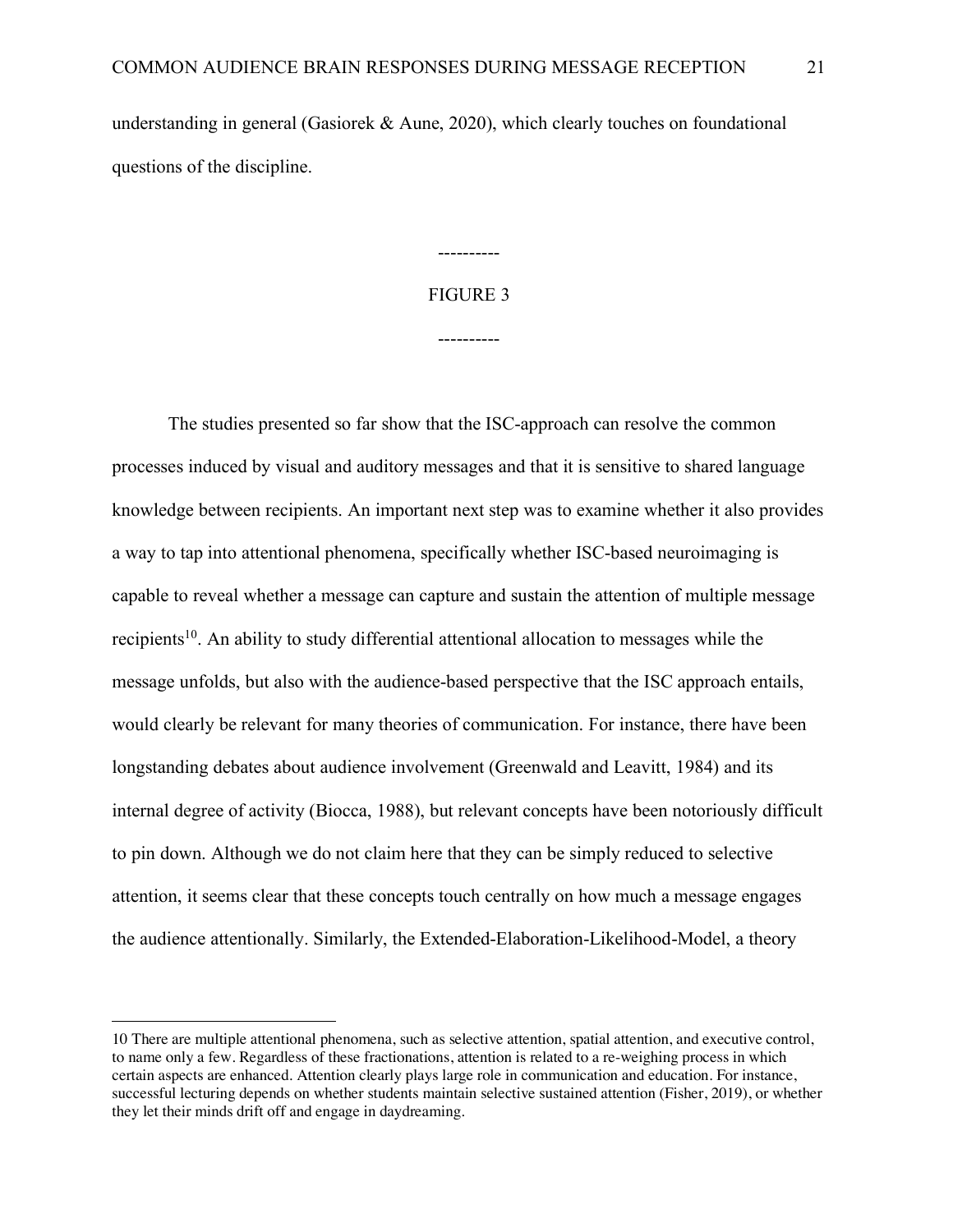explaining the influence of persuasive communication embedded in entertainment programs (Slater & Rouner, 2002), centers around the notion of attentional absorption, and various related constructs have been proposed in research on narratives, entertainment, and message processing more broadly (e.g. Donohew et al., 1980; Lang, 2000). In sum, hidden attentional processes are central and foundational within many communication theories. An improved ability to reveal effects related to attention during message reception could help test and advance these theories.

To address the question whether ISC-based measures are sensitive to basic manipulations of attention, a study by Ki and Parra (2016) instructed participants to selectively attend to stimuli. This instruction strongly affected the strength of shared processes, i.e. intersubject-correlations of individuals' brain activity, suggesting that ISC analysis is a useful method in this context. However, while manipulating attention via instruction provides a very good experimental demonstration, naturalistic attention is often not deployed in an instructed manner, but rather based on self-defined relevance<sup>11</sup>. The question then becomes whether the strength (or regional distribution) of shared brain processes (identified via ISC) would be affected by such modulations of a message's relevance: For instance, would hungry audiences show higher ISC while watching cooking shows, or would audiences show higher ISC during highly suspenseful scenes of a movie? Or, focusing again on speeches, would rhetorically powerful speeches prompt more similar responses than weak exemplars? The evidence to date suggests that this is the case (Goldberg et al., 2014; Grall et al., 2021; Nummenmaa et al.,

 $\overline{a}$ 

<sup>11</sup> One example of this is 'interest', a prominent construct in communication, cognitive science, and education (Hidi, 2006). Other fluctuations of relevance arise due to homeostatic motivations, such as hunger, thirst, and other bodily needs. The concept of 'involvement' with subcomponents like issue-involvement or value-based involvement also relates to this. Issue involvement, for instance, has played a key role within the Elaboration-Likelihood-Model (Petty & Cacioppo, 1986), where it has been hypothesized to acts a bit like a switch between the central and peripheral route of argument processing.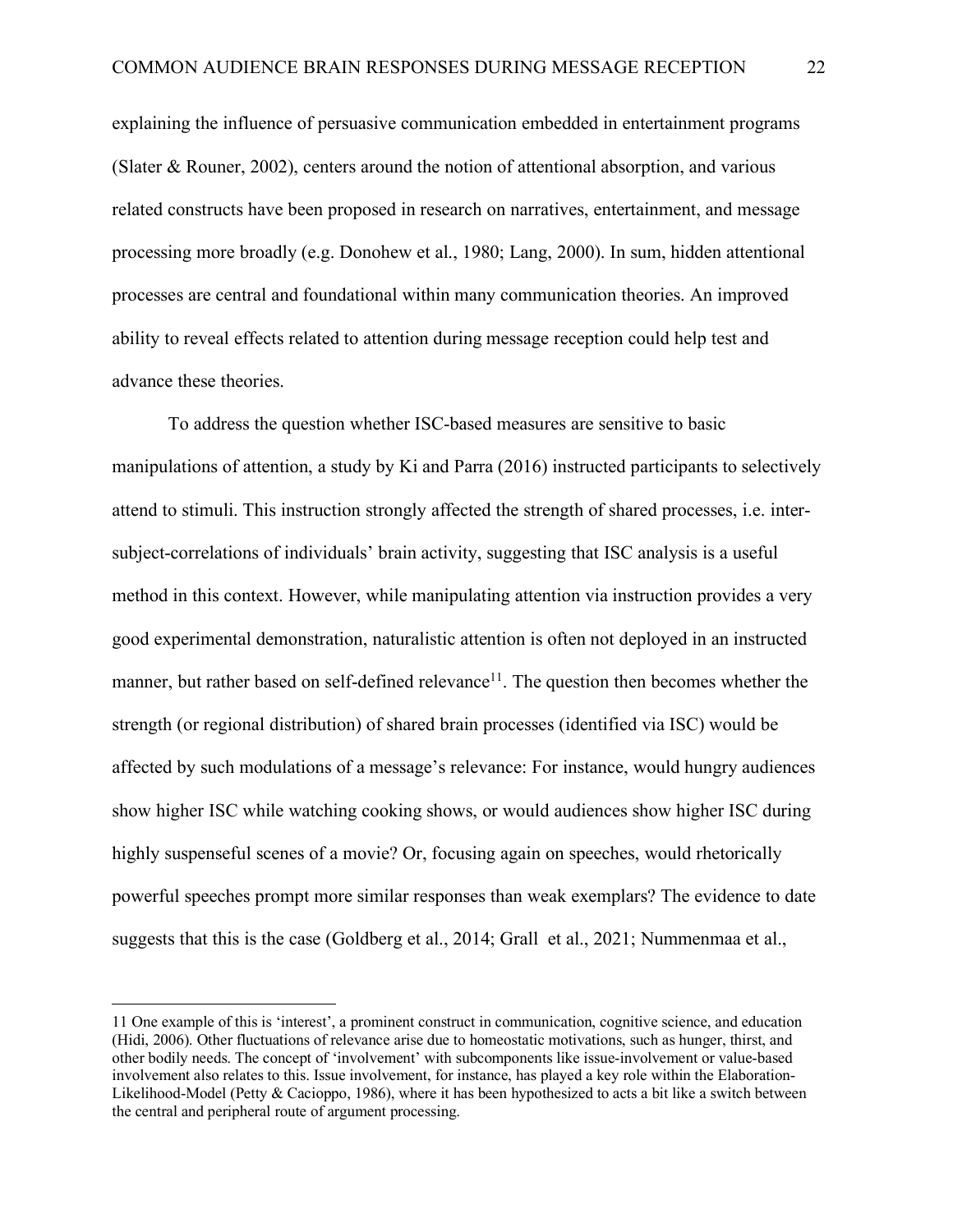2014; Schmälzle et al., 2015), thereby suggesting the ISC-based paradigm as a versatile approach to study how audiences attend differentially to messages.

Again, looking at these studies through the lens of the neurocognitive-network-model (Figure 2), the model explains why these phenomena arise: Specifically, we know that attention - in the individual brain - increases the neural response to the attended stimulus content and its selectivity to specific types of content (Chun et al., 2011). To the extent that individual attention amplifies the same content, we can again expect that ISC would increase if multiple people focus on the same content aspects. In fact, given that attention is challenging to measure without interrupting the phenomenon, measuring shared audience responses via neuroimaging provides a promising method to track the degree of attention an audience allots to a message (Dmochowski et al., 2014). Going forward, we foresee that ISC-based neuroimaging studies could thus be connected to the communication theories highlighted above (ELM, eELM, narrative theories) and some relevant studies have already appeared (Schmälzle et al., 2015; Imhof et al., 2020; Grall et al., 2021).

Next, the right panel in Figure 3B shows examples in which one could experiment with knowledge structures beyond language knowledge (see left panel in Figure 3B), tapping more into hot-cognition phenomena, such as attitudes. The example shows a hypothetical study in which people who are in favor vs. against gun-control are exposed to pro- vs. anti-gun-control arguments. Instead of focusing on gun control, however, we can refer to an issue that is also very polarizing these days: pandemic risk communication. For example, during the H1N1 pandemic of 2009/2010, researchers in Germany used a survey to identify people with either high or low risk perception and exposed them to the same TV-documentary about  $H1N1$ (Schmälzle et al., 2013). Thus, the incoming information was the same for everyone, but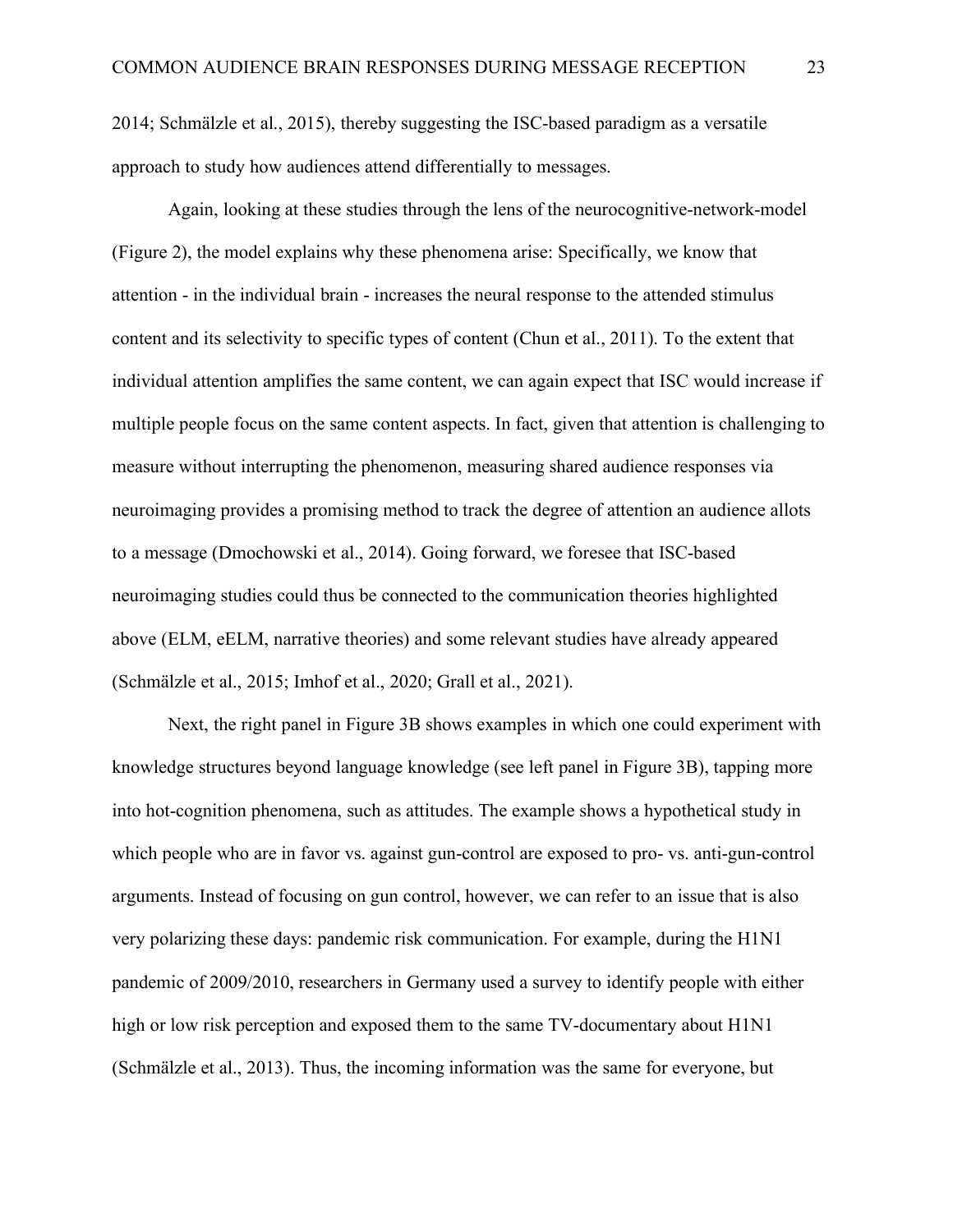people differed based on their pre-existing level of risk perception. This study found that the brains of all audience members showed similar responses regardless of their preexisting risk perception in visual and auditory regions. However, people who considered H1N1 as a high risk exhibited more strongly aligned brain responses while processing the H1N1-related TV report compared to those with low risk perception. This effect was strongest in the anterior cingulate cortex (ACC), a region often associated with salience processing and topics like anticipatory anxiety, and at lower thresholds also in regions of the so-called executive control and default-mode-network. This pattern of results can be understood by looking at the model in Figures 2B and 3B. Specifically, if the incoming visual information is received by person 1 and person 2, it will set forth similar processes in regions involved in visual processing in both brains - regardless of peoples' risk perception. The same applies for the TV documentary's soundtrack: the same stimulus commanded similar responses. However, in higher-order regions (such as the ACC, red colors in Figure 2B), the strength of shared responses between depended on whether there was a match in terms of risk perception level. These results have implications for studies on message targeting (Kreuter & Wray, 2003) as well as broader attitudinal topics, although at this point this emerging neuroimaging work is not yet fully connected to the hypothetical entities of existing communication theories, like the 'involvement' construct in the ELM or the 'latitude of acceptance' and 'latitude of rejection' in Social Judgment Theory (Sherif & Hovland, 1961). However, it seems clear that such an integration becomes increasingly possible and thus, like for the example on attentional mechanisms during message receipt, we expect that more studies will use ISC-based methods to examine the processing and effects of pro-and counter-attitudinal messages from a neural perspective.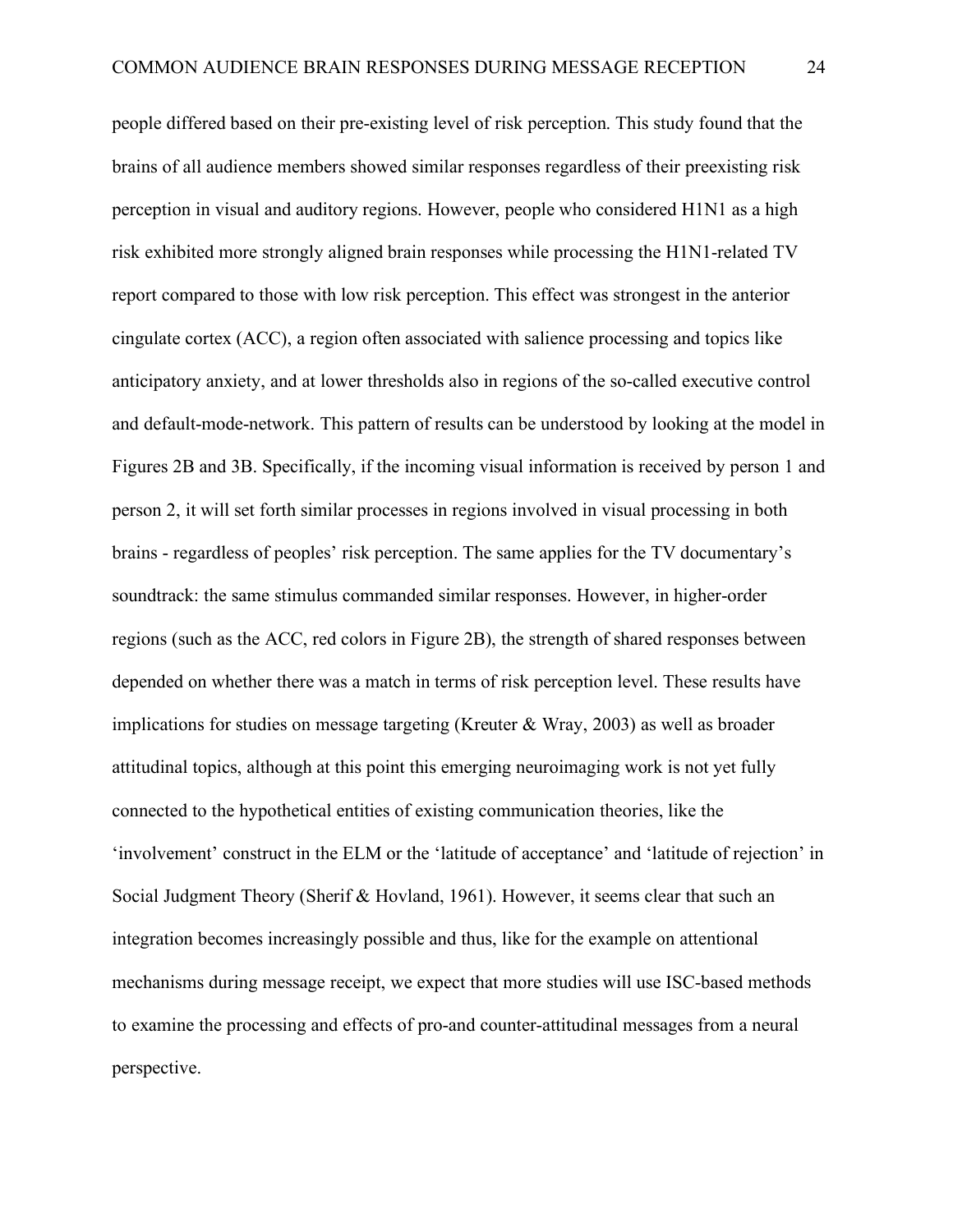To summarize, the ISC-approach is useful to study effects of audience setup or message content manipulations. The six panels in Figure 3 demonstrate how the multi-brain extension of the neurocognitive-network-model can be used to understand results from prior studies, and how one can use this general model to make predictions about future studies. Given that many communication theories make claims about henceforth unobservable mental processes, the ability to interrogate multiple neurocognitive processes during message reception and with an eye towards shared audience responses is relevant for these theories and points to new ways to test or advance them.

Of course, these are only selected examples and measuring shared audience brain responses would be of interest for many other topics. Among the key processes of interest are many social-cognitive functions, which loom large in communication. As the methods and the field have matured, these topics are coming more and more to the front. For example, one large-scale brain network that is consistently involved in social-cognitive processes and sensitive to ISC effects is the so-called Default-Mode-Network (DMN, Yeshurun et al., 2021). This network includes nodes like the medial prefrontal cortex, the precuneus, and the temporoparietal junction. The DMN has received special attention in social neuroscience and there even exist anatomical studies that demonstrate that this network maps well onto the higher-level, reddish nodes (Figure 2) of the neurocognitive-network-model (Schurz et al., 2020). Several of the studies mentioned above, such as the English-Russian study or the study of engaging political speeches, have found ISC-effects in this network. However, given the limited number of ISC-based studies, more work is needed to follow up on these findings, especially from the perspective of communication science.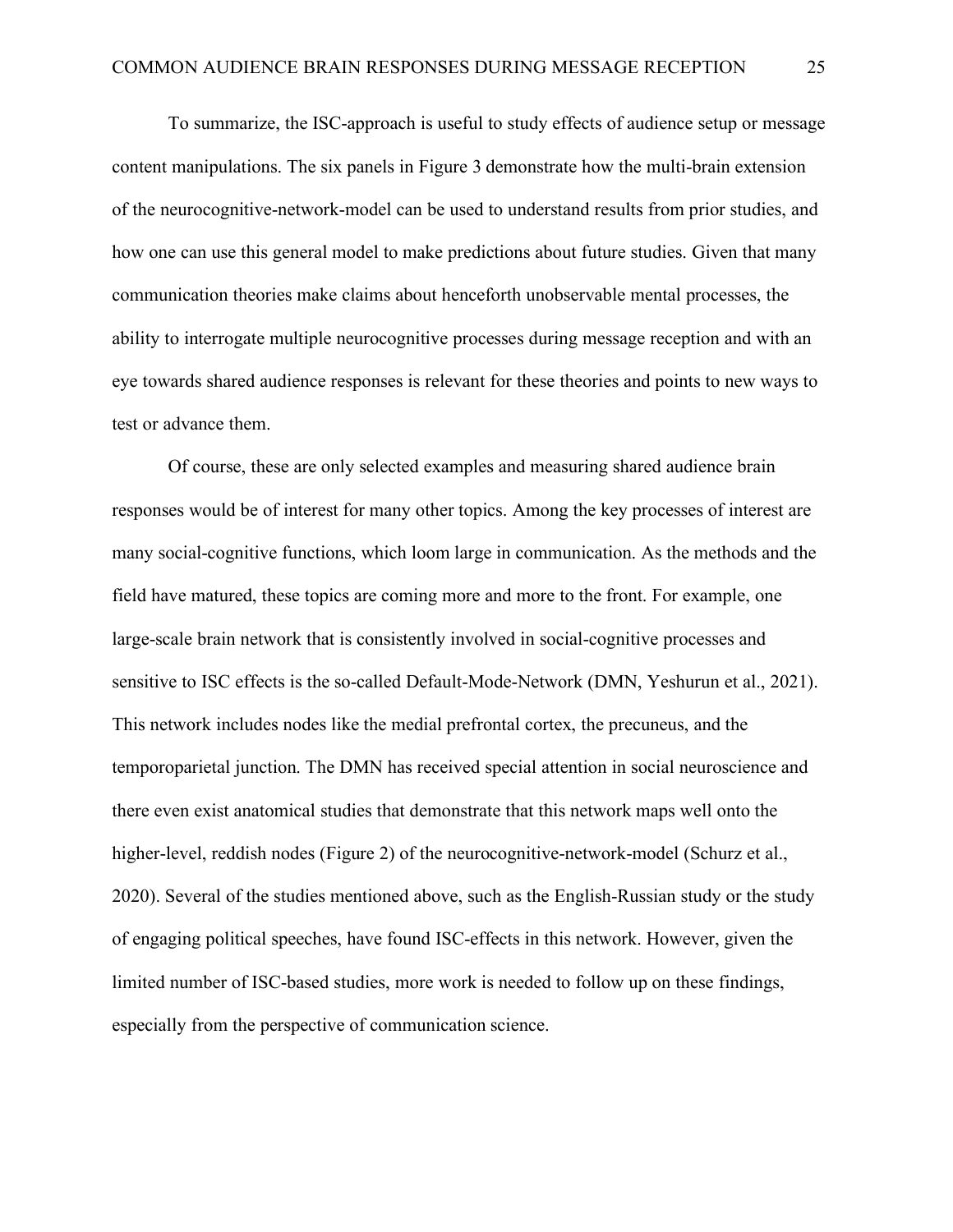### **5. General Discussion**

The model presented here provides new insights by explaining how a given message engages the brains of audience members in similar ways and making predictions about when such effects will occur. The underlying neurocognitive processes span a broad range of scale from shared sensory processing, to perceptual and attentional responses, and up to a mutually shared understanding of what has been said and its social relevance. The approach to measure these shared processes as audiences consume content offers new vistas for communication scientists who strive to understand the links between media content, reception processes, and effects. The approach also applies to a wide range of messaging contexts, such as public speaking, radio, audiobooks and television, or digital and print media, and across neuroimaging methods.

As with all models and methods, however, limitations of scope and precision need to be acknowledged. For example, the ability of fMRI, EEG, or other psychophysiological methods to link shared biological processes to their specific causes in message input and to subtle behavioral responses will depend on the measurement's resolution in terms of space and time (Cacioppo et al, 2007; Potter & Bolls, 2012). fMRI, for instance, offers an excellent spatial but poor temporal resolution. A promising alternative is EEG. Although most of the studies mentioned above relied on fMRI methods, EEG-ISC studies exist and promise to tap into fastpaced changes (Imhof et al., 2020; Ki et al., 2016).

Also, the nature of the fMRI environment comes with a host of challenges regarding experimental realism: Although it is by now possible to show movies in a brain scanner, the situations are way less natural than a typical cinema-viewing experience. This invites new methods, such as EEG or fNIRS, which aspires to become a portable alternative to fMRI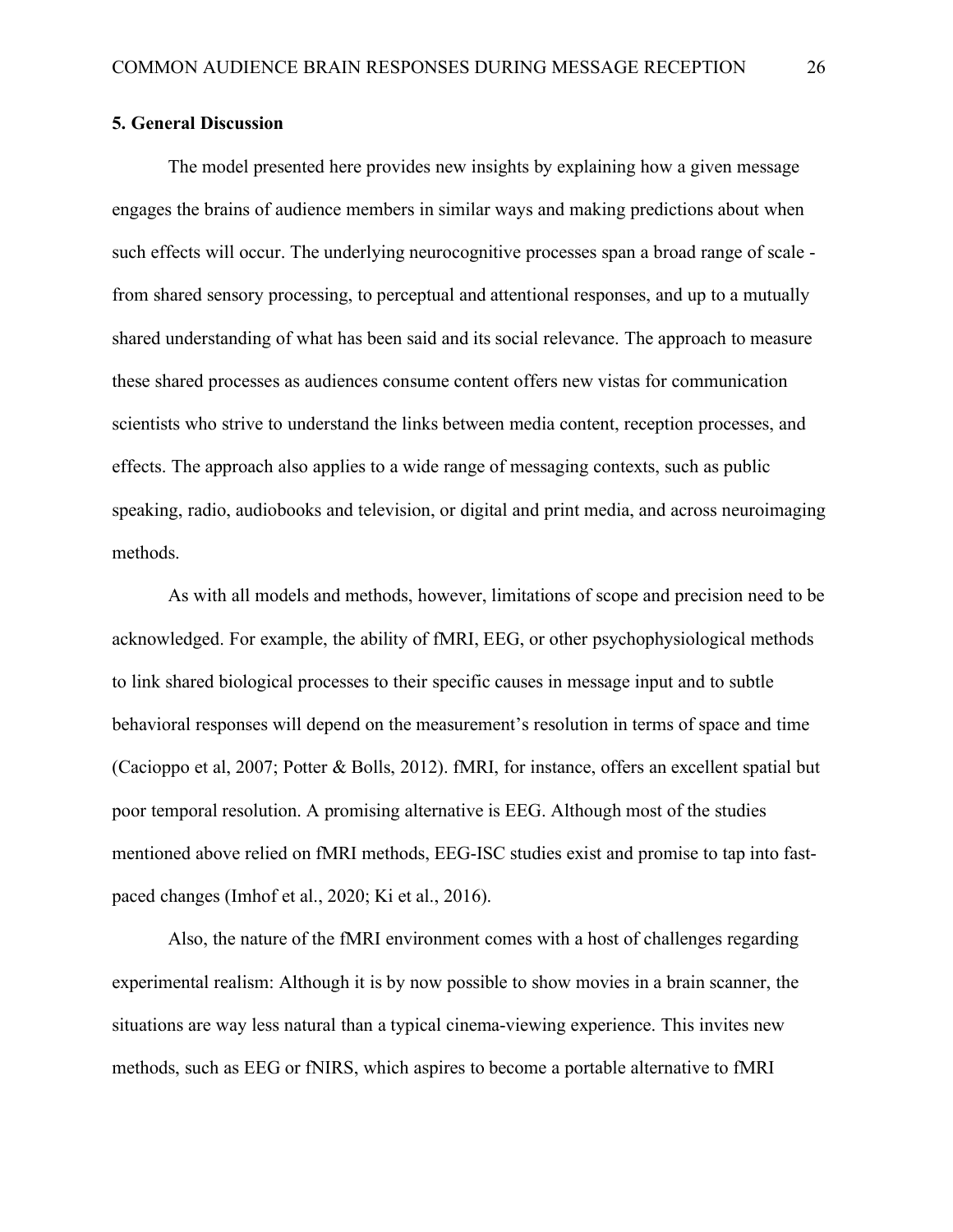(Piazza et al., 2020). Furthermore, measures like heart rate, skin conductance, or others can also be used to study shared audience responses (Golland et al., 2014).

Despite these challenges, the ISC-approach to measuring shared audience brain responses offers numerous benefits. The area that has attracted the most attention and was the focus of this article is that of audience response measurement. This pairs well with the theoretical goals of, e.g., the rhetorical tradition as a whole, mass communication, persuasion, and entertainment media research. Other contexts, such as health communication, computermediated, and political communication, have also already made fruitful use of this approach (Cui et al., 2012; Imhof et al., 2017; Schmälzle et al., 2013). Areas for which it should also be highly promising are nonverbal communication, virtual reality, and gaming research, although currently no studies have examined these topics. Although much work remains to be done to connect constructs from existing communication theories to the shared brain responses we are now able to observe, the model presented above can serve as an organizing framework in this endeavor.

#### **Summary**

In sum, communication requires establishing common ground between minds that are physically separated. This is enabled by neurocognitive systems that are shared between humans. The model and method presented here allow researchers to examine how the same messages prompt similar responses in separate brains. This phenomenon - similar responses in individual brain regions across multiple recipients - can be linked to message characteristics and subsequent message effects in both individuals and large-scale audiences.

### **References**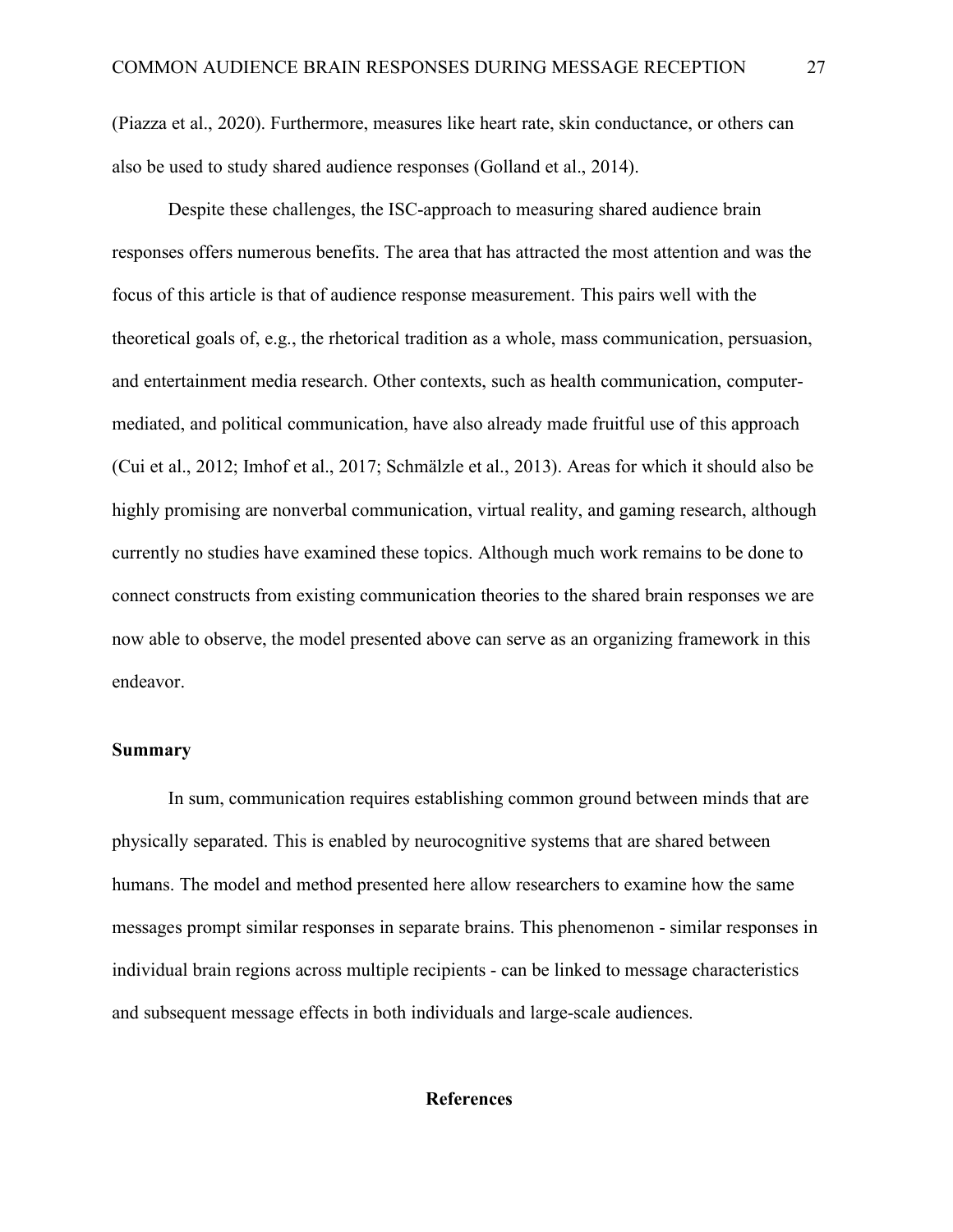- Bassett, D. S., & Sporns, O. (2017). Network neuroscience. *Nature Neuroscience*, *20*(3), 353– 364. https://doi.org/10.1038/nn.4502
- Biocca, F.A. (1988). Opposing conceptions of the audience: The active and passive hemispheres of mass communication theory. *Annals of the International Communication Association, 11(1),* 51-80. https://doi.org/10.1080/23808985.1988.11678679
- Bizzell, P. & Herzberg, B. (2000). The Rhetorical Tradition: Readings from classical times to the present. NY: Bedford/St. Martin's.
- Cacioppo, J. T., Tassinary, L. G., & Berntson, G. G. (Eds.). (2007). *Handbook of psychophysiology* (3rd ed.). Cambridge University Press.
- Chalupa, L. M., & Werner, J. S. (Eds.). (2003). *The Visual Neurosciences*. Boston: MIT Press.

Chun, M. M., Golomb, J. D., & Turk-Browne, N. B. (2011). A taxonomy of external and internal attention. *Annual Review of Psychology*, *62*, 73–101. https://doi.org/10.1146/annurev.psych.093008.100427

- Cui, X., Bryant, D. M., & Reiss, A. L. (2012). NIRS-based hyperscanning reveals increased interpersonal coherence in superior frontal cortex during cooperation. *NeuroImage*, *59*(3), 2430–2437. https://doi.org/10.1016/j.neuroimage.2011.09.003
- DeAndrea, D. C., & Holbert, R. L. (2017). Increasing clarity where it is needed most: articulating and evaluating theoretical contributions. *Annals of the International Communication Association*, *41*(2), 168–180.

https://doi.org/10.1080/23808985.2017.1304163

Dehaene, S., Charles, L., King, J.-R., & Marti, S. (2014). Toward a computational theory of conscious processing. *Current Opinion in Neurobiology*, *25*, 76–84. https://dx.doi.org/10.1016%2Fj.conb.2013.12.005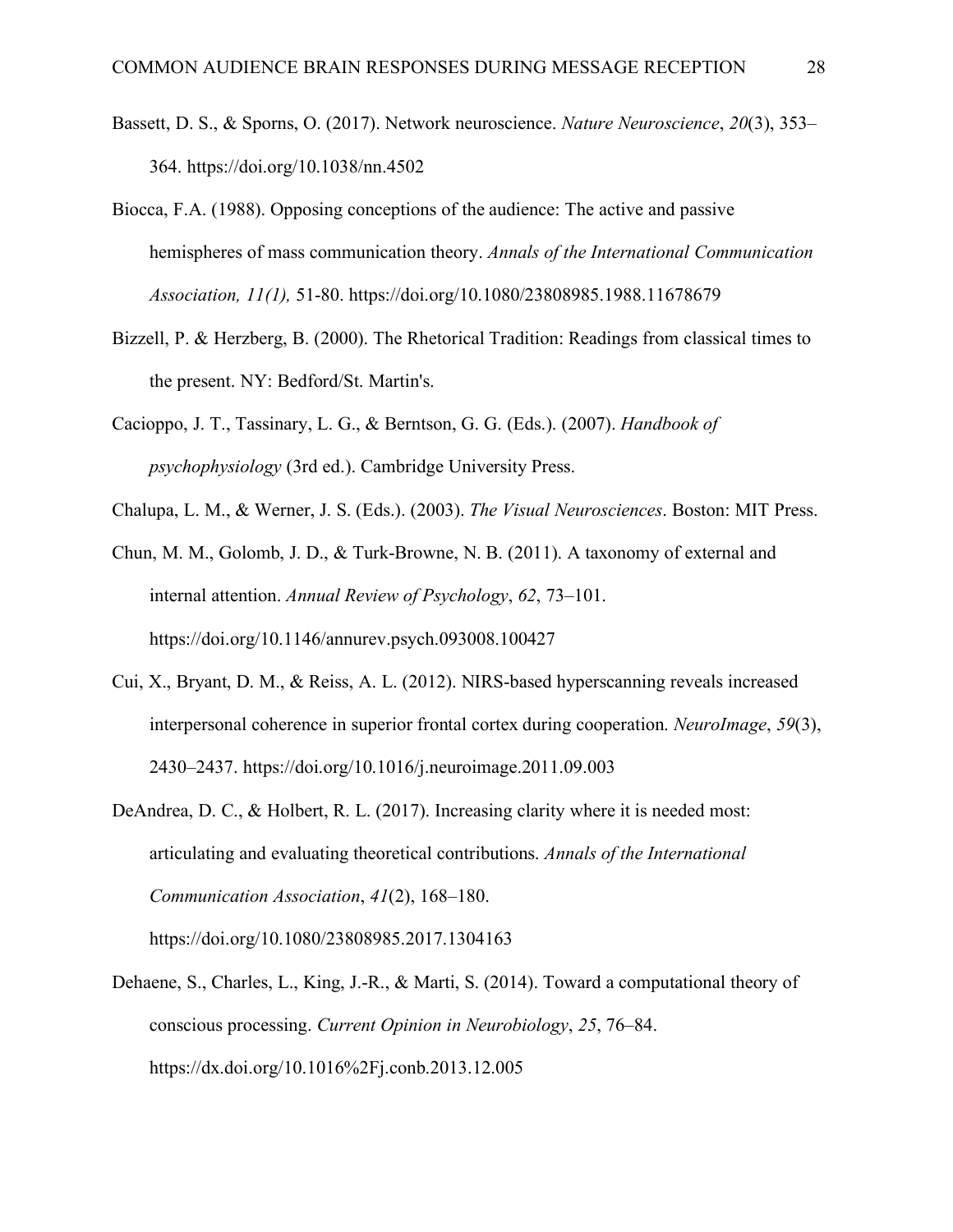- Dmochowski, J. P., Bezdek, M. A., Abelson, B. P., Johnson, J. S., Schumacher, E. H., & Parra, L. C. (2014). Audience preferences are predicted by temporal reliability of neural processing. *Nature Communications*, *5*, 4567. https://doi.org/10.1038/ncomms5567
- Donohew, L., Palmgreen, P., & Duncan, J. (1980). An activation model of information exposure. Communications Monographs, 47(4), 295-303. https://doi.org/10.1080/03637758009376038
- Falk, E. B., Cascio, C. N., & Coronel, J. C. (2015). Neural prediction of communicationrelevant outcomes. *Communication Methods and Measures*, *9*(1-2), 30–54. https://doi.org/10.1080/19312458.2014.999750
- Fisher, A. V. (2019). Selective sustained attention: a developmental foundation for cognition. *Current Opinion in Psychology*, *29*, 248-253. https://doi.org/10.1016/j.copsyc.2019.06.002
- Fuster, J. M. (2003). *Cortex and mind: Unifying cognition*. Oxford: Oxford University Press.
- Fuster, J. M., & Bressler, S. L. (2012). Cognit activation: a mechanism enabling temporal integration in working memory. *Trends in Cognitive Sciences*, *16*(4), 207–218. https://doi.org/10.1016/j.tics.2012.03.005
- Gasiorek, J., & Aune, R. K. (2020). *Creating understanding: How communicating aligns minds.* Frankfurt am Main: Peter Lang.
- Goldberg, H., Preminger, S., & Malach, R. (2014). The emotion-action link? Naturalistic emotional stimuli preferentially activate the human dorsal visual stream. *NeuroImage*, *84*, 254–264. https://doi.org/10.1016/j.neuroimage.2013.08.032
- Golland, Y., Keissar, K., & Levit-Binnun, N. (2014). Studying the dynamics of autonomic activity during emotional experience. *Psychophysiology*, *51*(11), 1101–1111.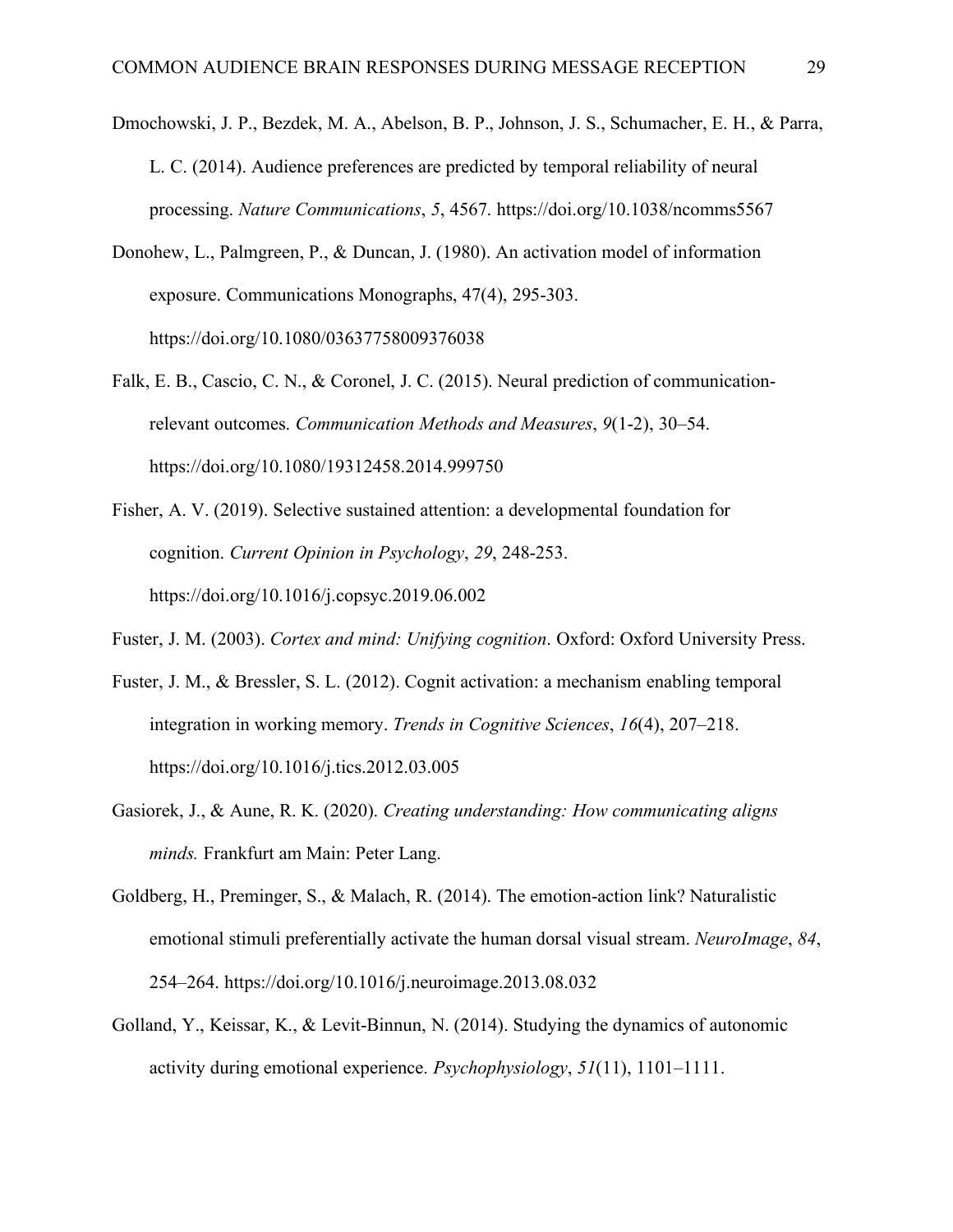https://psycnet.apa.org/doi/10.1111/psyp.12261

- Grall, C., Tamborini, R., Weber, R., & Schmälzle, R. (2021). Stories collectively engage listeners' brains: Enhanced intersubject correlations during reception of personal narratives. *Journal of Communication, 71(2),* 332-355. https://doi.org/10.1093/joc/jqab004
- Greenwald, A. G., & Leavitt, C. (1984). Audience involvement in advertising: Four levels. *Journal of Consumer Research, 11(1),* 581-592. https://psycnet.apa.org/doi/10.1086/208994
- Greenwald, A. G. (2012). There is nothing so theoretical as a good method. *Perspectives on Psychological Science*, *7*(2), 99–108. https://dx.doi.org/10.1177/1745691611434210
- Hasson, U., Furman, O., Clark, D., Dudai, Y., & Davachi, L. (2008). Enhanced intersubject correlations during movie viewing correlate with successful episodic encoding. *Neuron*, *57*(3), 452–462. https://dx.doi.org/10.1016%2Fj.neuron.2007.12.009
- Hasson, U., Malach, R., & Heeger, D. J. (2010). Reliability of cortical activity during natural stimulation. *Trends in Cognitive Sciences*, *14*(1), 40–48. https://doi.org/10.1016/j.tics.2009.10.011
- Hasson, U., Nastase, S. A., & Goldstein, A. (2020). Direct fit to nature: An evolutionary perspective on biological and artificial neural networks. *Neuron*, *105*(3), 416–434. https://doi.org/10.1016/j.neuron.2019.12.002
- Hasson, U., Nir, Y., & Malach, R. (2004). Intersubject synchronization of cortical activity during natural vision. *Science*, *303*(5664), 1634–1640. https://doi.org/10.1126/science.1089506

Hidi, S. (2006). Interest: A unique motivational variable. *Educational Research Review, 1(2),*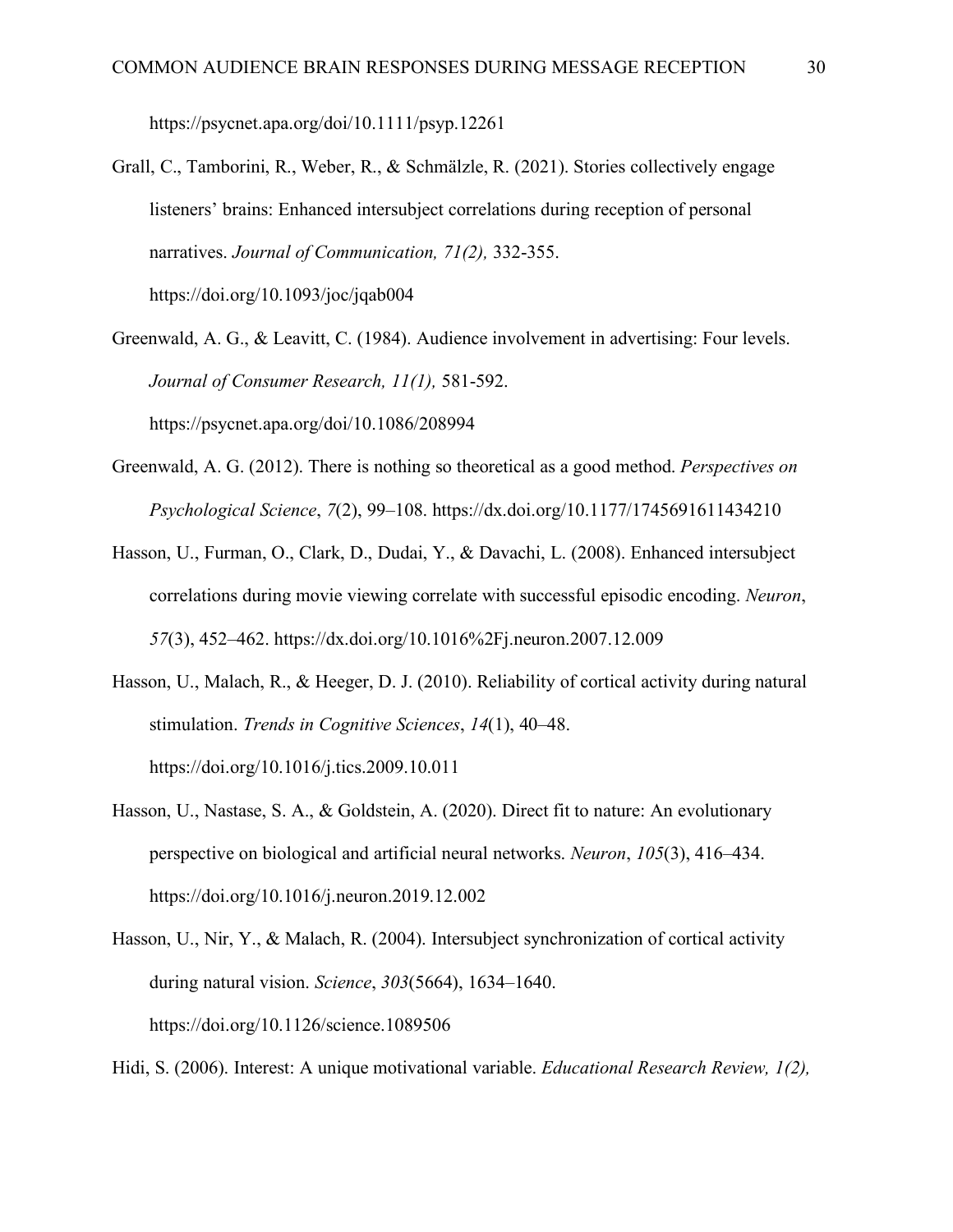69-82. https://doi.org/10.1016/j.edurev.2006.09.001

- Honey, C. J., Thompson, C. R., Lerner, Y., & Hasson, U. (2012). Not lost in translation: neural responses shared across languages. *Journal of Neuroscience*, *32*(44), 15277–15283. https://dx.doi.org/10.1523%2FJNEUROSCI.1800-12.2012
- Huskey, R., Bue, A. C., Eden, A., Grall, C., Meshi, D., Prena, K., Schmälzle, R., Scholz, C., Turner, B. O., & Wilcox, S. (2020). Marr's tri-level framework integrates biological explanation across communication subfields. *Journal of Communication*, *70*(3), 356–378. https://doi.org/10.1093/joc/jqaa007
- Huskey, R., Wilcox, S., & Weber, R. (2018). Network neuroscience reveals distinct neuromarkers of flow during media use. *Journal of Communication*, *68*(5), 872–895. https://doi.org/10.1093/joc/jqy043
- Imhof, M. A., Schmälzle, R., Renner, B., & Schupp, H. T. (2020). Strong health messages increase audience brain coupling. *NeuroImage*, 116527. https://doi.org/10.1016/j.neuroimage.2020.116527
- Ki, J. J., Kelly, S. P., & Parra, L. C. (2016). Attention strongly modulates reliability of neural responses to naturalistic narrative stimuli. *Journal of Neuroscience*, *36*(10), 3092–3101. https://doi.org/10.1523/JNEUROSCI.2942-15.2016.
- Kreuter, M. W., & Wray, R. J. (2003). Tailored and targeted health communication: strategies for enhancing information relevance. *American Journal of Health Behavior, 27(1),* S227- S232. https://doi.org/10.5993/ajhb.27.1.s3.6
- Lang, A. (2000). The limited capacity model of mediated message processing. *Journal of Communication, 50(1),* 46-70. https://doi.org/10.1111/j.1460-2466.2000.tb02833.x

Lerner, Y., Honey, C. J., Silbert, L. J., & Hasson, U. (2011). Topographic mapping of a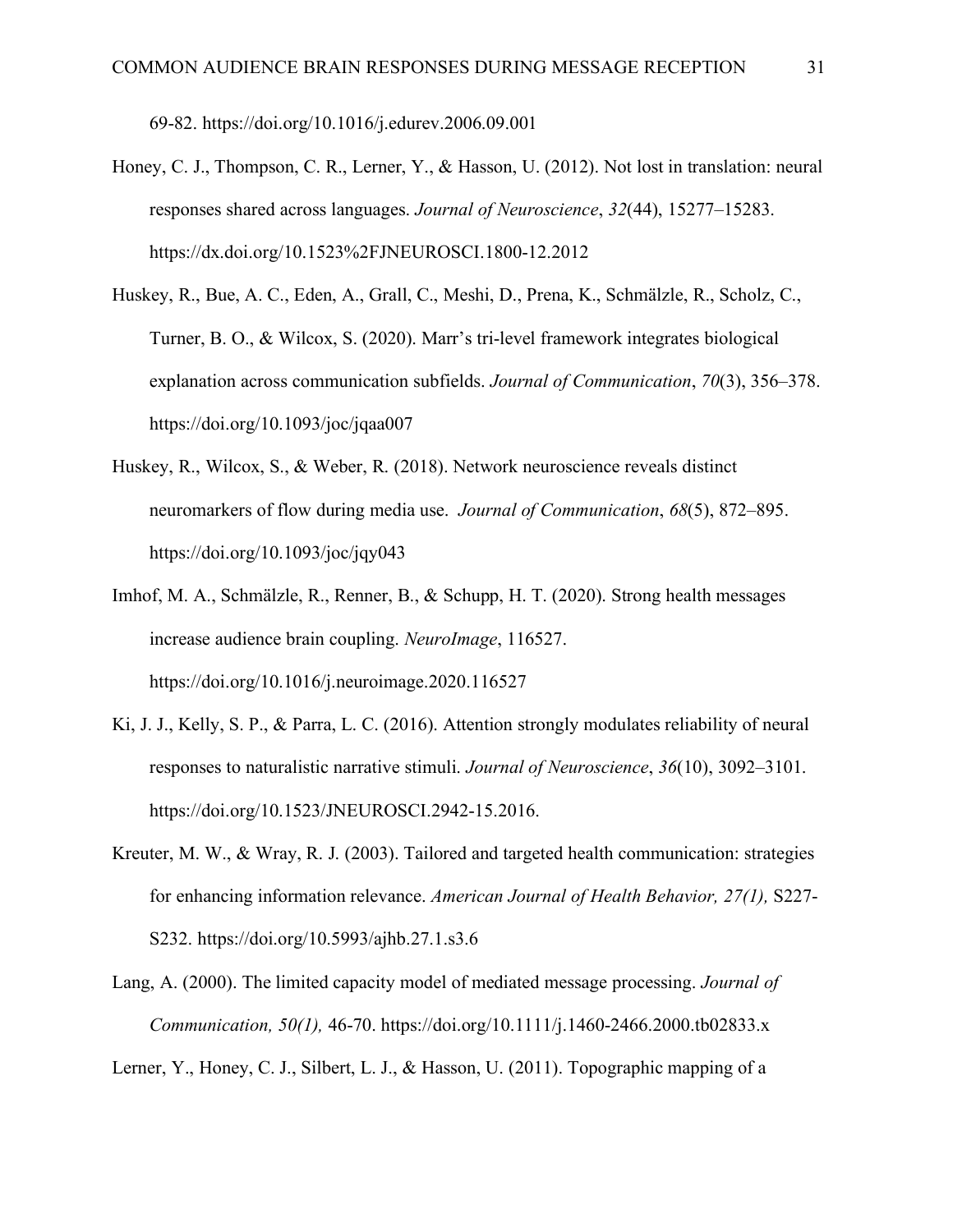hierarchy of temporal receptive windows using a narrated story. *Journal of Neuroscience*, *31*(8), 2906–2915. https://dx.doi.org/10.1523%2FJNEUROSCI.3684-10.2011

- Mantini, D., Hasson, U., Betti, V., Perrucci, M. G., Romani, G. L., Corbetta, M., Orban, G. A., & Vanduffel, W. (2012). Interspecies activity correlations reveal functional correspondence between monkey and human brain areas. *Nature Methods*, *9*(3), 277–282. https://doi.org/10.1038/nmeth.1868
- Marblestone, A. H., Wayne, G., & Kording, K. P. (2016). Toward an Integration of Deep Learning and Neuroscience. *Frontiers in Computational Neuroscience*, *10*, 94. https://doi.org/10.3389/fncom.2016.00094
- Mesulam, M. (2012). The evolving landscape of human cortical connectivity: facts and inferences. *NeuroImage*, *62*(4), 2182–2189. https://doi.org/10.1016/j.neuroimage.2011.12.033
- Mesulam, M. M. (1998). From sensation to cognition. *Brain: A Journal of Neurology*, *121 ( Pt 6)*, 1013–1052. https://doi.org/10.1093/brain/121.6.1013
- Naci, L., Cusack, R., Anello, M., & Owen, A. M. (2014). A common neural code for similar conscious experiences in different individuals. *Proceedings of the National Academy of Sciences of the United States of America*, *111*(39), 14277–14282. https://dx.doi.org/10.1073%2Fpnas.1407007111
- Nastase, S. A., Gazzola, V., Hasson, U., & Keysers, C. (2019). Measuring shared responses across subjects using intersubject correlation. *Social Cognitive and Affective Neuroscience*. https://doi.org/10.1093/scan/nsz037
- Nummenmaa, L., Lahnakoski, J. M., & Glerean, E. (2018). Sharing the social world via intersubject neural synchronisation. *Current Opinion in Psychology*, *24*, 7–14.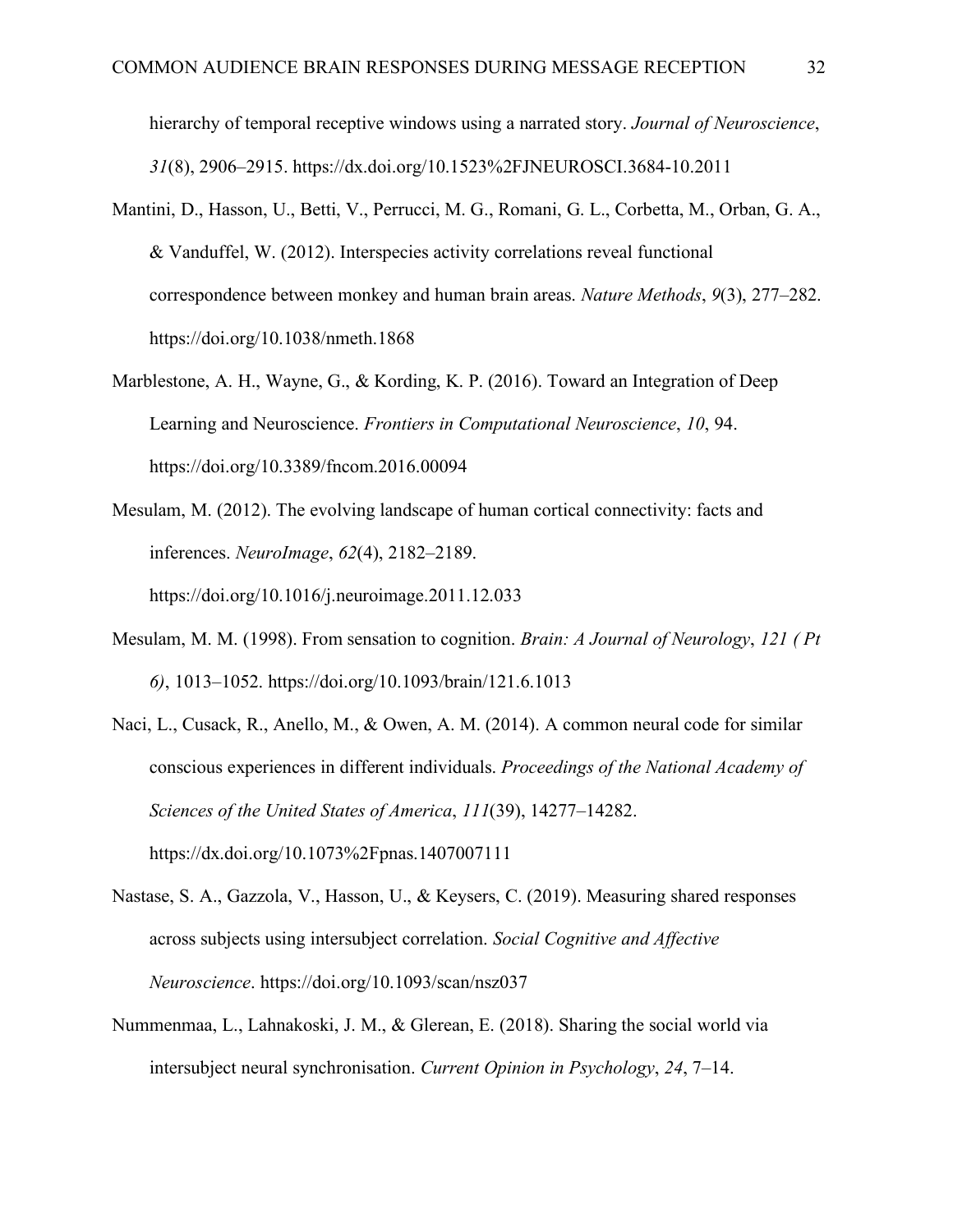https://doi.org/10.1016/j.copsyc.2018.02.021

- Nummenmaa, L., Saarimäki, H., Glerean, E., Gotsopoulos, A., Jääskeläinen, I. P., Hari, R., & Sams, M. (2014). Emotional speech synchronizes brains across listeners and engages large-scale dynamic brain networks. *NeuroImage*, *102 Pt 2*, 498–509. https://dx.doi.org/10.1016%2Fj.neuroimage.2014.07.063
- Okdie, B. M., Ewoldsen, D. R., Muscanell, N. L., Guadagno, R. E., Eno, C. A., Velez, J. A., Dunn, R. A., O'Mally, J., & Smith, L. R. (2014). Missed Programs (You Can't TiVo This One): Why Psychologists Should Study Media. *Perspectives on Psychological Science: A Journal of the Association for Psychological Science*, *9*(2), 180–195. https://doi.org/10.1177%2F1745691614521243
- Petty, R. E., & Cacioppo, J. T. (1986). The elaboration likelihood model of persuasion. In Communication and persuasion (pp. 1-24). Springer, New York, NY.
- Piazza, E. A., Hasenfratz, L., Hasson, U., & Lew-Williams, C. (2020). Infant and Adult Brains Are Coupled to the Dynamics of Natural Communication. *Psychological Science*, *31*(1), 6–17. https://doi.org/10.1177/0956797619878698
- Potter, R. F., & Bolls, P. (2012). *Psychophysiological Measurement and Meaning: Cognitive and Emotional Processing of Media*. London: Routledge.
- Pulvermüller, F. (2001). Brain reflections of words and their meaning. *Trends in Cognitive Sciences*, *5*(12), 517–524. https://doi.org/10.1016/s1364-6613(00)01803-9
- Regev, M., Simony, E., Lee, K., Tan, K. M., Chen, J., & Hasson, U. (2019). Propagation of information along the cortical hierarchy as a function of attention while reading and listening to stories. *Cerebral Cortex, 29(10),* 4017-4034. https://dx.doi.org/10.1093%2Fcercor%2Fbhy282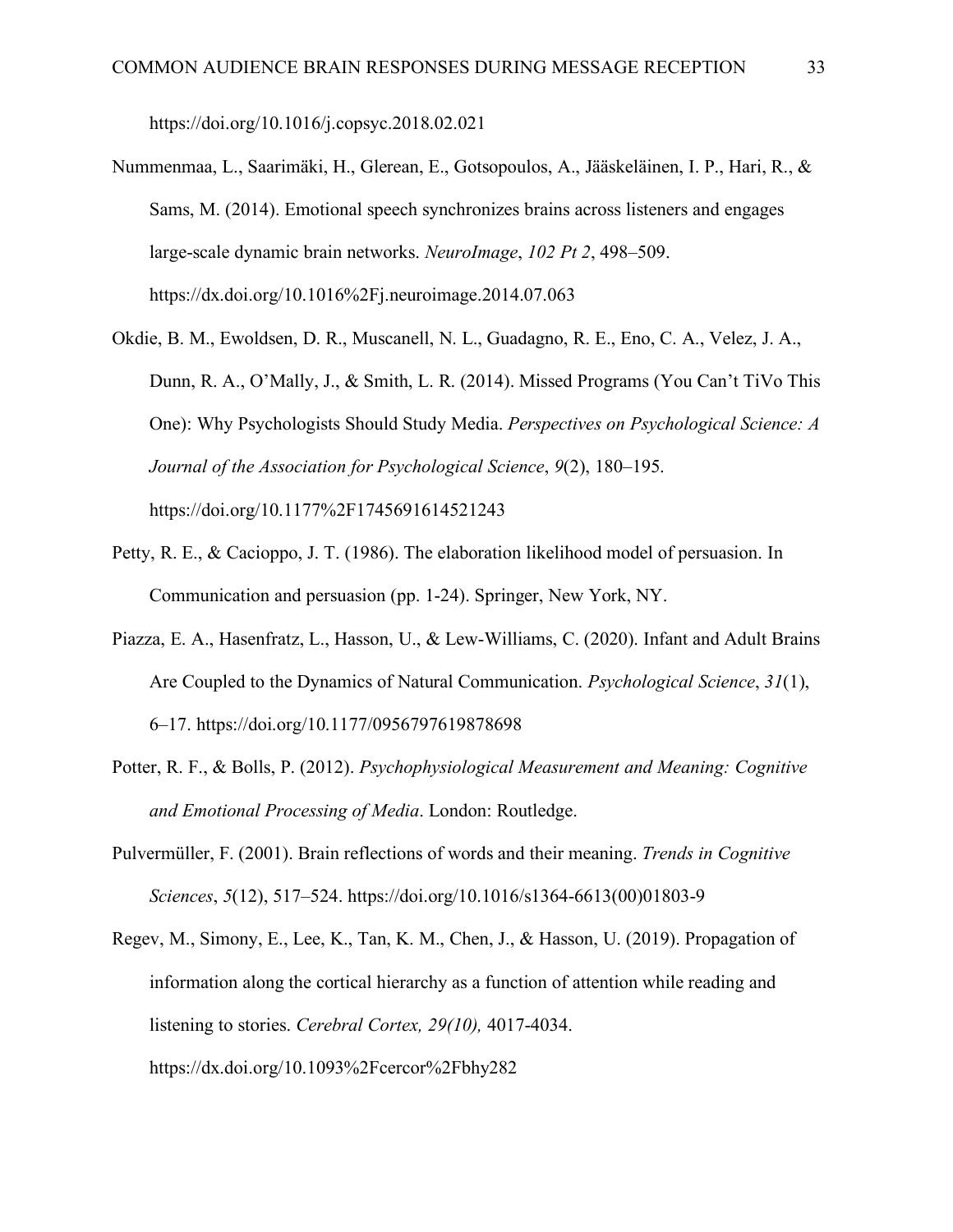Schmälzle, R., Brook O'Donnell, M., Garcia, J. O., Cascio, C. N., Bayer, J., Bassett, D. S., Vettel, J. M., & Falk, E. B. (2017). Brain connectivity dynamics during social interaction reflect social network structure. *Proceedings of the National Academy of Sciences of the United States of America*, *114*(20), 5153–5158. https://dx.doi.org/10.1073%2Fpnas.1616130114

- Schmälzle, R., & Grall, C. (2020). Mediated messages and synchronized brains. *Handbook of Communication Science and Biology. New York: Routledge*.
- Schmälzle, R., & Grall, C. (2020). The coupled brains of captivated audiences: An investigation of the collective brain dynamics of an audience watching a suspenseful film. *Journal of Media Psychology, 32(4),* 187-199. http://dx.doi.org/10.1027/1864- 1105/a000271
- Schmälzle, R., Häcker, F., Honey, & Hasson, U. (2015). Engaged Listeners: Shared neural processing of powerful political speeches. *Social, Cognitive, and Affective Neurosciences*, *1*, 168–169. https://dx.doi.org/10.1093%2Fscan%2Fnsu168
- Schmälzle, R., Häcker, F., Renner, B., Honey, C. J., & Schupp, H. T. (2013). Neural correlates of risk perception during real-life risk communication. *Journal of Neuroscience*, *33*(25), 10340–10347. https://dx.doi.org/10.1523%2FJNEUROSCI.5323-12.2013
- Schmälzle, R., & Meshi, D. (2020). Communication neuroscience: Theory, methodology and experimental approaches. *Communication Methods and Measures,* 14(2), 105-124. https://doi.org/10.1080/19312458.2019.1708283
- Schurz, M., Radua, J., Tholen, M. G., Maliske, L., Margulies, D. S., Mars, R. B., Sallet, J., & Kanske, P. (2020). Toward a hierarchical model of social cognition. *Psychological Bulletin*, 147(3), *293-327.* https://doi.org/10.1037/bul0000303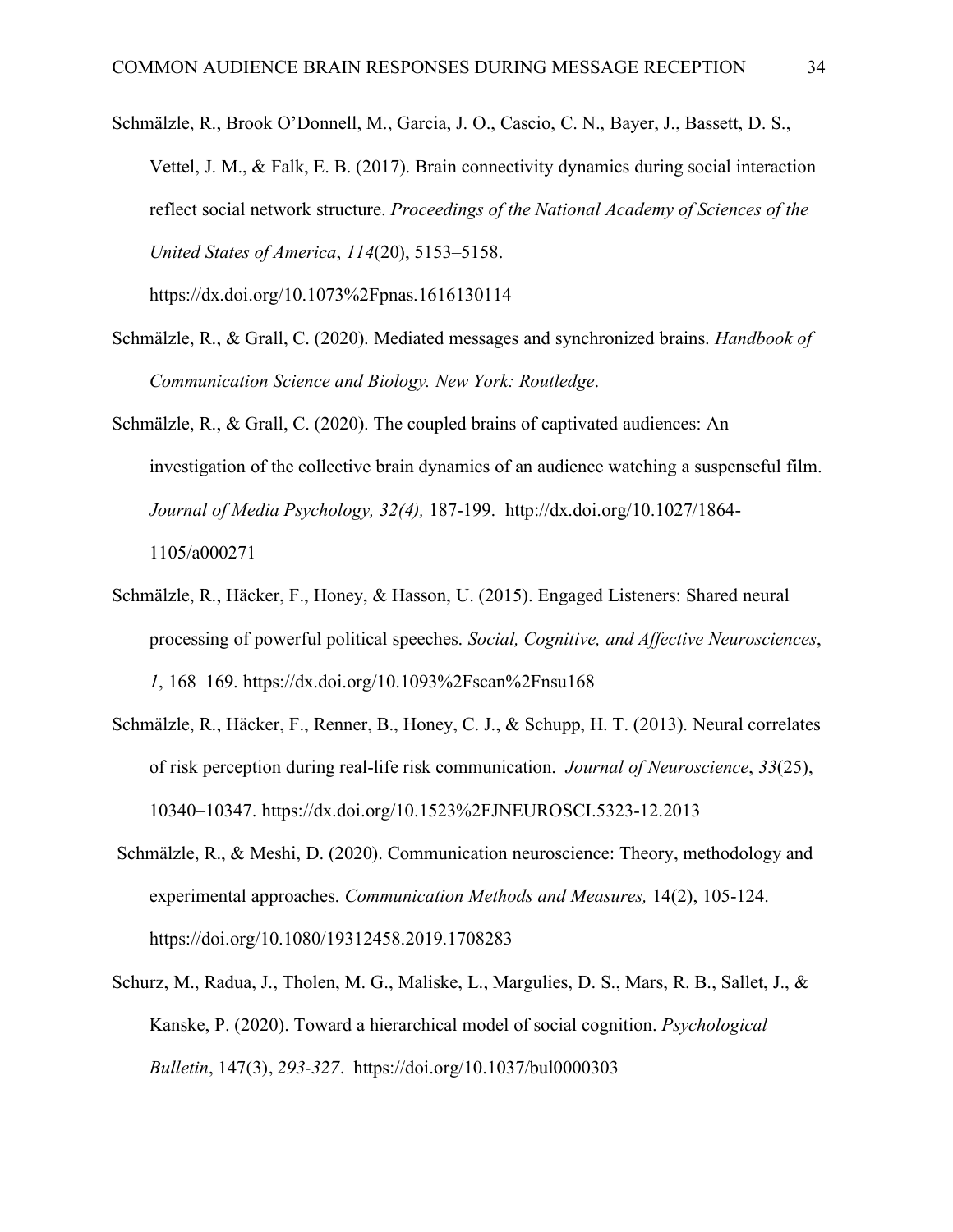- Shannon, C. E. (1949). *The Mathematical Theory of Communication.* Urbana, IL: University of Illinois Press.
- Sherif, M., & Hovland, C.I. (1961). *Social Judgement.* New Haven, CT: Yale University Press.
- Slater, M. D., & Rouner, D. (2002). Entertainment-education and elaboration likelihood: Understanding the processing of narrative persuasion. *Communication Theory*, *12*(2), 173-191. https://doi.org/10.1111/j.1468-2885.2002.tb00265.x
- Stephens, G. J., Silbert, L. J., & Hasson, U. (2010). Speaker-listener neural coupling underlies successful communication. *Proceedings of the National Academy of Sciences*, *107*(32), 14425–14430. https://doi.org/10.1073/pnas.1008662107
- Wasylyshyn, N., Hemenway-Falk, B., Garcia, J. O., Cascio, C. N., O'Donnell, M. B., Vettel, J. M., Vettel, J. & Falk, E. B. (2018). Global-brain -dynamics during social exclusion predict subsequent behavioral conformity. *Social Cognitive and Affective Neuroscience*, *13*(2), 182–191. https://doi.org/10.1093/scan/nsy007
- Weber, R., Fisher, J. T., Hopp, F. R., & Lonergan, C. (2018). Taking messages into the magnet: Method–theory-synergy in communication neuroscience. *Communication Monographs*, *85*(1), 81–102. https://doi.org/10.1080/03637751.2017.1395059
- Yeshurun, Y., Nguyen, M., & Hasson, U. (2017). Amplification of local changes along the timescale processing hierarchy. *Proceedings of the National Academy of Sciences*, *114*(35), 9475–9480. https://doi.org/10.1073/pnas.1701652114
- Yeshurun, Y., Nguyen, M., & Hasson, U. (2021). The default-mode-network: where the idiosyncratic self meets the shared social world. *Nature Reviews Neuroscience*, 22(3), 181-192. https://dx.doi.org/10.1038%2Fs41583-020-00420-w

Zadbood, A., Chen, J., Leong, Y. C., Norman, K. A., & Hasson, U. (2017). How we transmit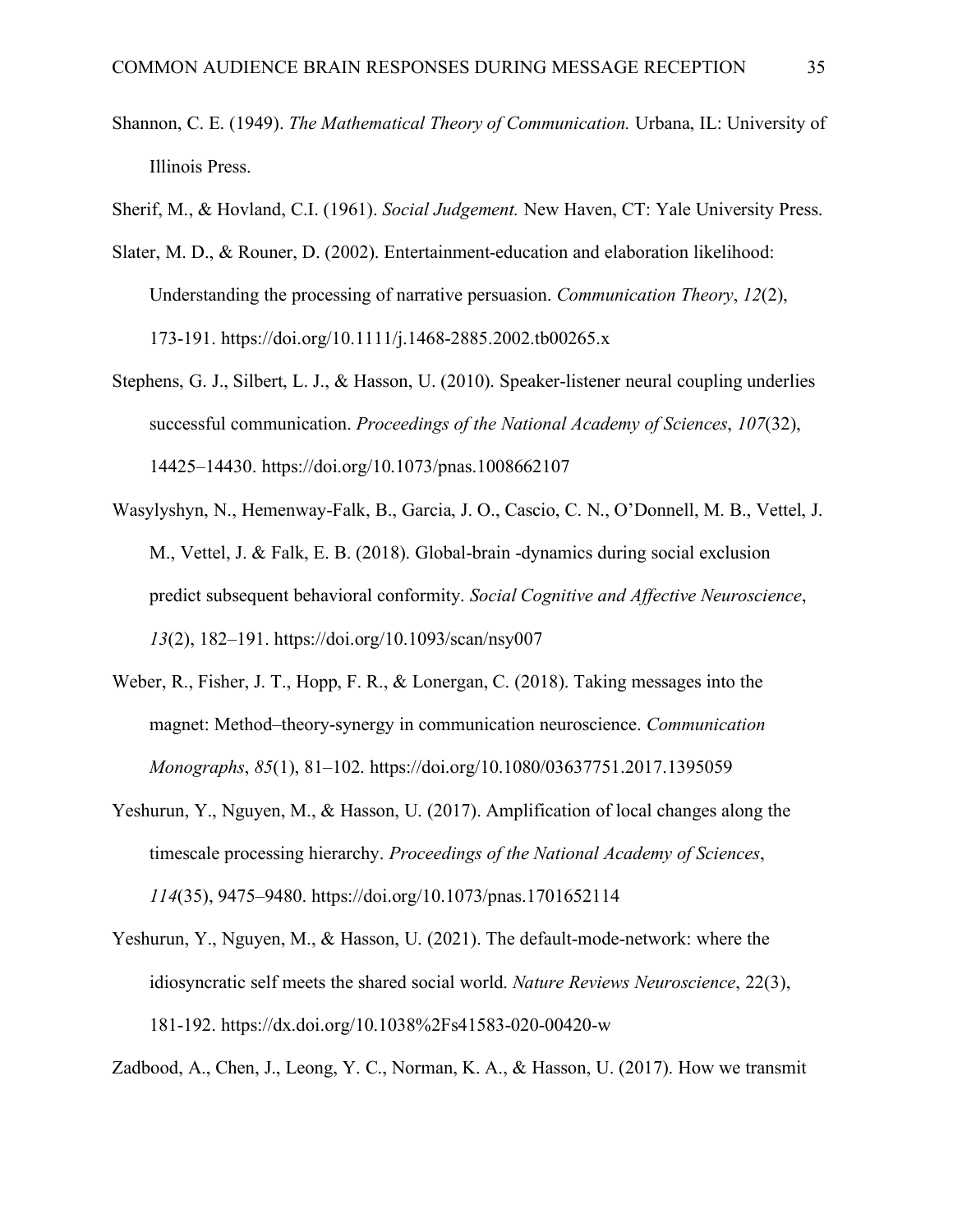memories to other brains. Constructing shared neural representations via communication.

*Cerebral Cortex* , *27*(10), 4988–5000. https://doi.org/10.1093/cercor/bhx202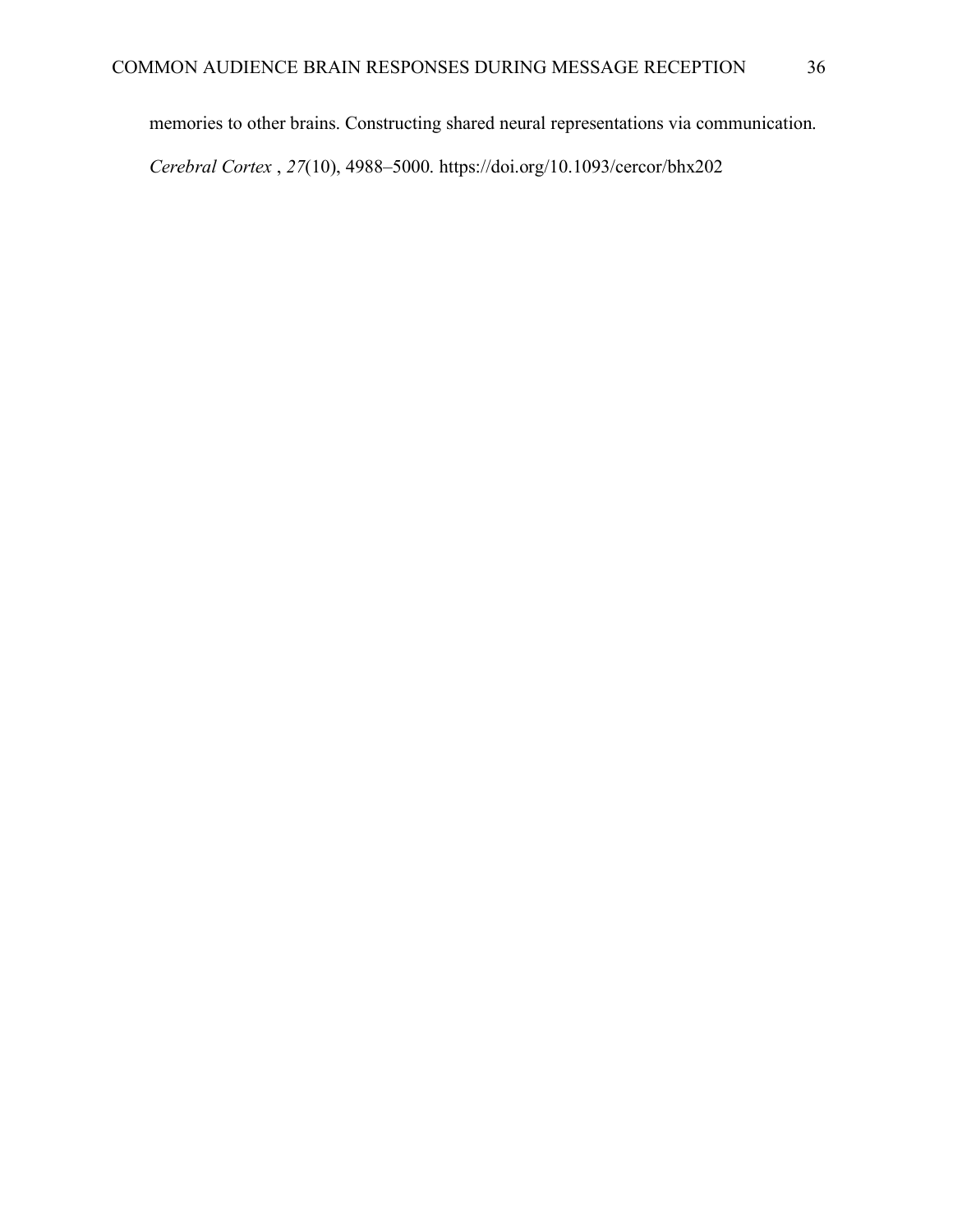### **Figures**



*Figure 1. Principle of ISC Analysis. During public speaking, the same message reaches audience members and evokes activity in brain regions involved in audition, comprehension, attention, and social cognition. Inter-subject correlation consists of cross-correlating the brain activity time courses from corresponding regions across audience members. The result reveals how similar the audience responds at the neural level to any given message - regardless of its complexity, modality, or media format. Of note, the example here uses fMRI to measure the message-evoked brain response. The same principles apply to EEG, fNIRS, heart rate, or other methods.*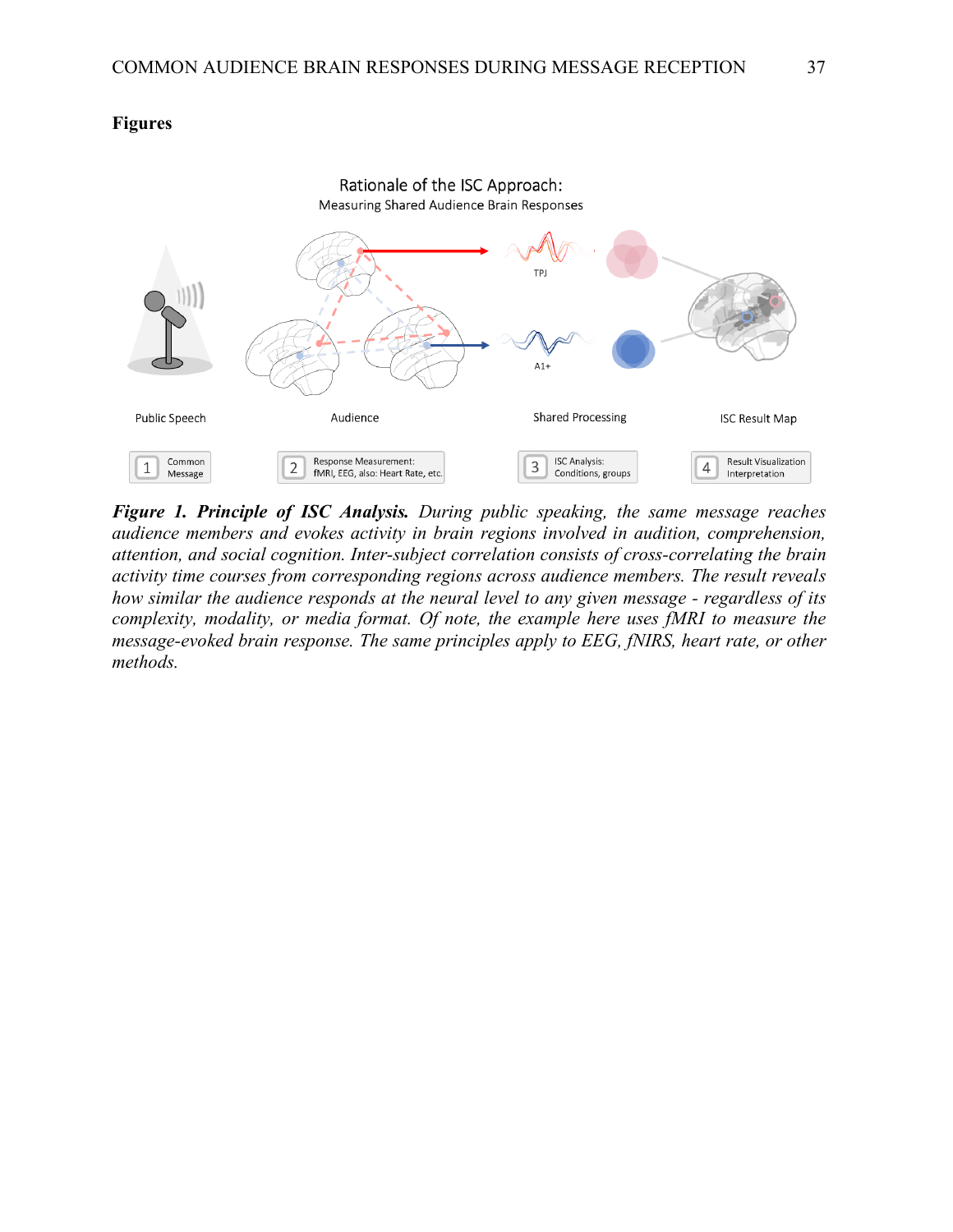

*Figure 2. The Neurocognitive-network-model. A) Schematic representation of Mesulam's model of visual (green) and auditory (blue) streams along a sensation-to-cognition continuum. See text for further details. B) Expanding the scope of the model to an audience consisting of two persons. Suppose the same message, such as the auditory and visual information comprising a public speech, enters the brains of these individuals. In that case, it will evoke similar responses at different levels of these neurocognitive networks to the extent that the network nodes are structurally and functionally corresponding. See text for further details.*